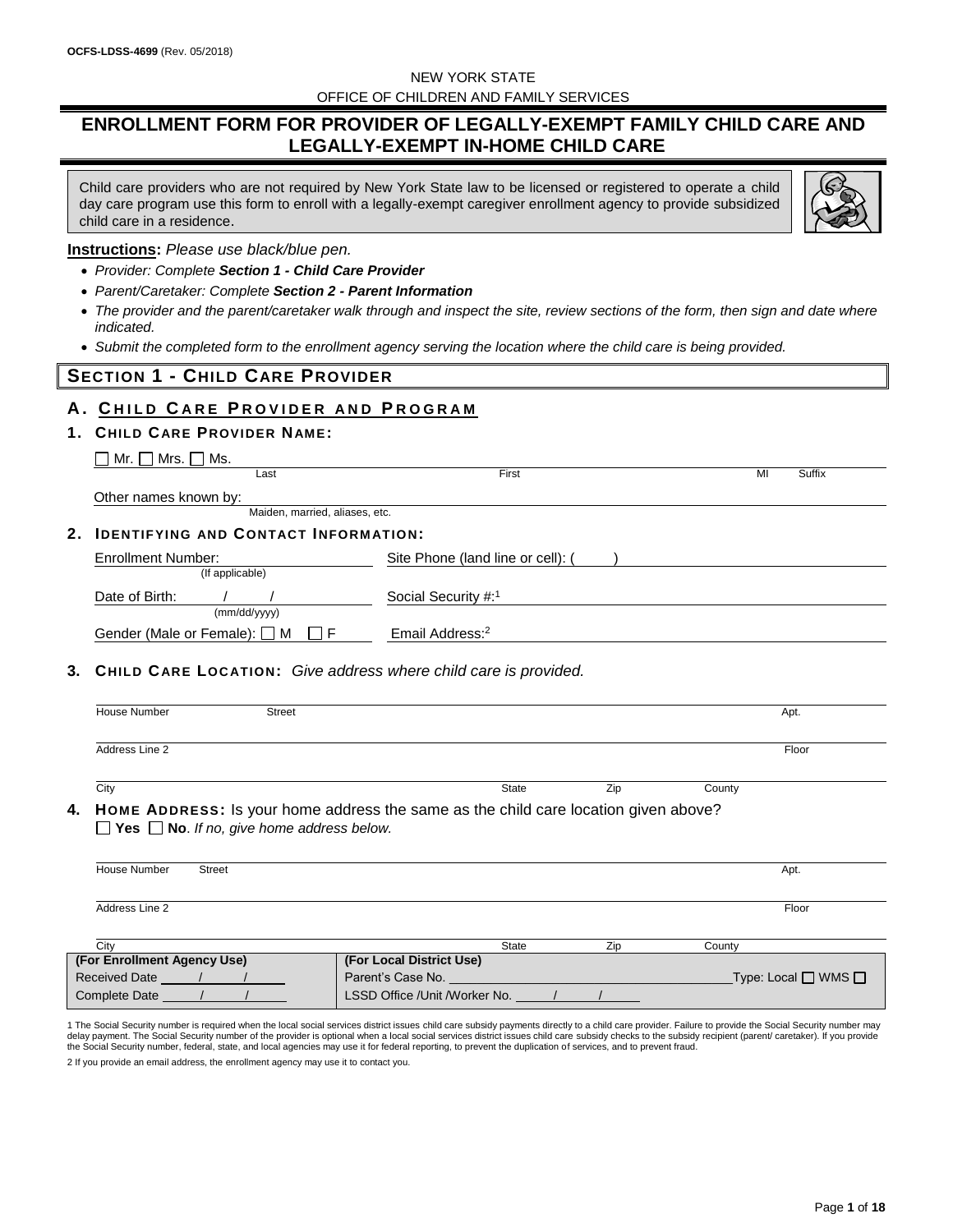#### **OCFS-LDSS-4699** (Rev. 05/2018)

**5. MAILING ADDRESS:** Is your mailing address the same as the child care location or home address given above? **Yes**, same as child care location. **Yes**, same as home address. **No**. *If no, give mailing address below*.

| House Number   | <b>Street</b>                                                                                                                                                     |       |     | Apt.                                                                                                               |
|----------------|-------------------------------------------------------------------------------------------------------------------------------------------------------------------|-------|-----|--------------------------------------------------------------------------------------------------------------------|
| Address Line 2 |                                                                                                                                                                   |       |     | Floor                                                                                                              |
| City           |                                                                                                                                                                   | State | Zip | County                                                                                                             |
| ∏ No           | 6. Were you previously enrolled as a legally-exempt child care provider?<br>$\Box$ Yes. If yes, give year enrolled $\Box$ / $\Box$ , and county where you resided |       |     |                                                                                                                    |
|                | 7. Do you read English? $\Box$ Yes $\Box$ No. If no, what language do you read best?                                                                              |       |     |                                                                                                                    |
|                | <b>8.</b> Do you speak English? $\Box$ Yes $\Box$ No. If no, what language do you speak best?                                                                     |       |     |                                                                                                                    |
|                | $\Box$ Yes. Describe:                                                                                                                                             |       |     | <b>9.</b> Does any other person provide child care at the SAME location in which you intend to provide child care? |

- **1**. Choose one statement that describes the child care services you seek to provide. *Check A, B, or C, and provide additional information as indicated.*
	- A) I am an **in-home** child care provider**.** I provide care **in the child's home** and l care only for children **who live in the home**. *(Provider and parent/caretaker: Please read the* OCFS-LDSS-4699-2A*,* then complete*,* and ATTACH the OCFS-LDSS-4699-2, *Legally-Exempt In-Home Child Care Provider Agreement Form*.*)*
	- B) I am a **family** child care provider**.** I provide care in my own home, or another person's home. I care for at least one child who **does not live in the home where care is given.** *(Choose 1, 2, or 3 below, whichever describes your situation best.)*
		- 1) **Relative care –** I am either the grandparent, great-grandparent, great-great-grandparent, aunt/uncle, great  $\Box$ aunt/great uncle, brother/sister or first cousin of **ALL** the children in care; OR
		- $\Box$  2) I care for no more than two children (not counting my own children or any children older than 13 years); OR
		- $\Box$  3) I care for three or more children. However, I never have more than two children in care at the same time for more than three hours a day.
	- C) **Other -** I provide care other than choices A or B above. **Explain:**

*(You cannot be enrolled until you prove that you are legally-exempt from the licensing and registering requirements.)*

# **2**. Are you at least 18 years of age?

**Yes**

- **No.** *If no, you must comply with the New York State Department of Labor's requirements. Provide the documents listed below to show you meet the requirements. (Check ⊠ to show item is attached.)* 
	- I have **ATTACHED** the OCFS-LDSS-4699-1, *Employment of Minors* form (revised 2010).

I have **ATTACHED** a copy of my working papers, which are required if I am a minor providing Family Child Care. (Not required for **in-home** child care providers.)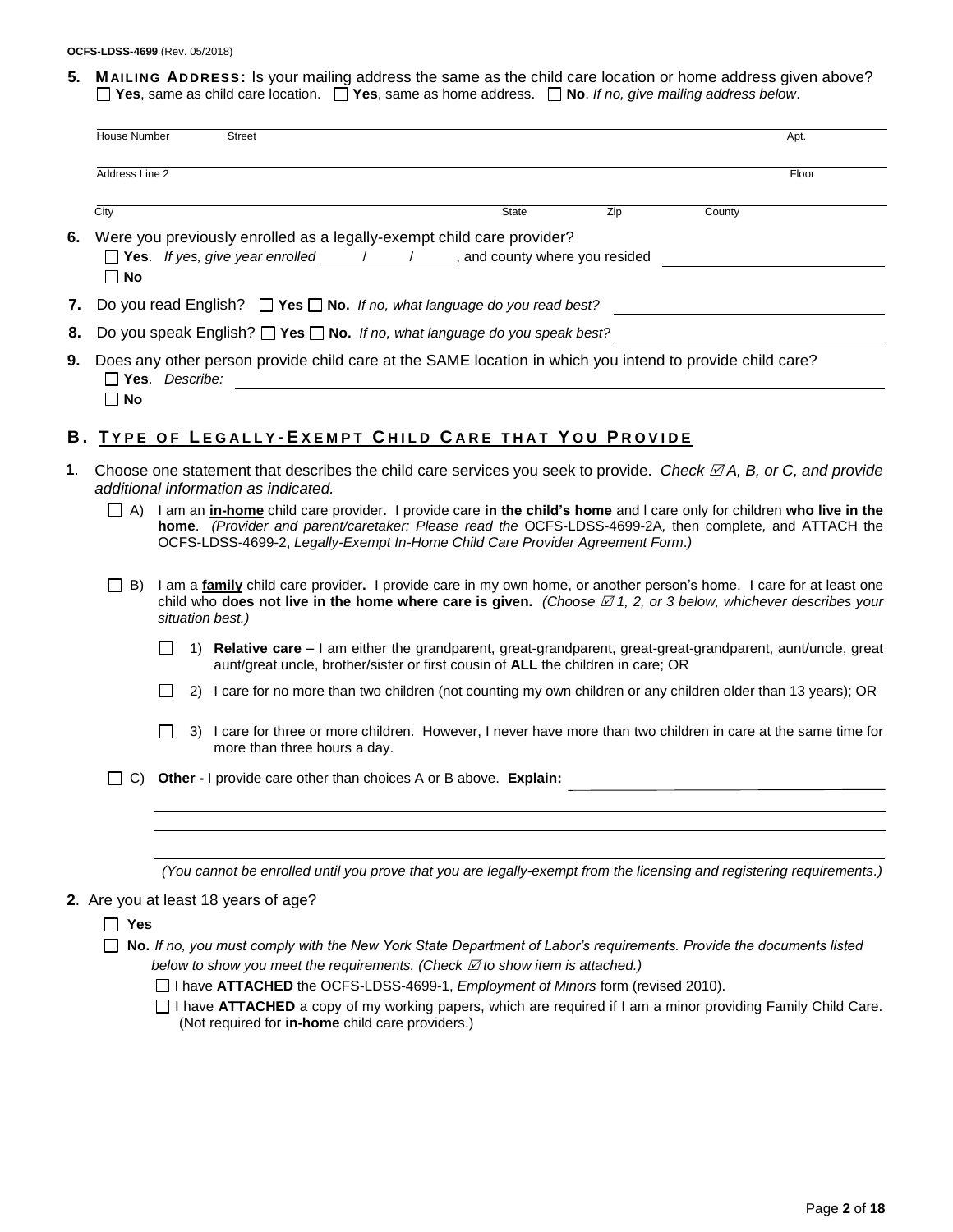# **C.** PEOPLE WHO MAY BE PRESENT AT CHILD CARE LOCATION

People who are present at the child care location when child care is provided and may have contact with child(ren) you care for must be checked against the New York State Sex Offender Registry as required by New York State regulations. These checks apply to the following people:

- An employee a person you hire to work at the child care location
- A volunteer a person who is sometimes at the child care location and has the potential for regular and substantial contact with the children you provide care for
- For family child care, a household member age 18 or older a person who lives in the home where care is provided

**NOTE:** The *enrolled child care provider* is the person *authorized* to care for the subsidized child(ren). The enrolled child care provider must be present and supervising at all times. Employees, volunteers, and household members **CANNOT** substitute for the provider in caring for the child(ren) and cannot be left alone with the child(ren).

#### 1. Do you have any employees or volunteers, as described above*?*

**No****Yes.** *If yes, list all in Table 1, below and attach additional sheets if necessary.*

#### TABLE 1-CHILD CARE PROVIDER'S VOLUNTEERS AND EMPLOYEES

|               | <b>NAME</b><br>INCLUDE AND SPECIFY MAIDEN NAME AND ANY OTHER ALIAS NAMES BY WHICH<br>VOLUNTEERS AND EMPLOYEES MAY BE KNOWN) | ROLE:<br><b>DATE</b><br><b>EMPLOYEE</b><br><b>GENDER</b><br>OF<br>$(M \circ R)$<br><b>OR</b><br><b>BIRTH</b><br><b>VOLUNTEER</b> |
|---------------|-----------------------------------------------------------------------------------------------------------------------------|----------------------------------------------------------------------------------------------------------------------------------|
| $\mathsf{A}$  |                                                                                                                             |                                                                                                                                  |
|               | First<br>MI<br>Last                                                                                                         | Suffix                                                                                                                           |
| B)            |                                                                                                                             |                                                                                                                                  |
|               | First<br>MI<br>Last                                                                                                         | Suffix                                                                                                                           |
| $\mathcal{C}$ |                                                                                                                             |                                                                                                                                  |
|               | First<br>MI<br>Last                                                                                                         | Suffix                                                                                                                           |
| D)            |                                                                                                                             |                                                                                                                                  |
|               | First<br>MI<br>Last                                                                                                         | Suffix                                                                                                                           |
| E)            |                                                                                                                             |                                                                                                                                  |
|               | First<br>MI<br>Last                                                                                                         | Suffix                                                                                                                           |

#### 2. *Only family child care providers must answer this following question:*

Are there any adults, age 18 and older, (not including the child care provider) living in the residence where child care is given? This includes: family members, non-family members, renters sharing the home, apartment mates, adults placed in your care, and any other adult person who lives in the residence where child care is provided.

**Yes.** Identify in Table 2 below, everyone age 18 and older who lives in the residence where care is provided. *Attach additional sheets if necessary.*

#### TABLE 2-HOUSEHOLD MEMBERS AGE 18 AND OVER, LIVING AT CHILD CARE SITE

|               | (INCLUDE AND SPECIFY MAIDEN NAME AND ANY OTHER ALIAS NAMES BY WHICH HOUSEHOLD MEMBERS | <b>GENDER</b><br>$(M \circ R)$ | <b>DATE</b><br>OF<br><b>BIRTH</b> |        |  |  |
|---------------|---------------------------------------------------------------------------------------|--------------------------------|-----------------------------------|--------|--|--|
| A)            |                                                                                       |                                |                                   |        |  |  |
|               | Last                                                                                  | First                          | MI                                | Suffix |  |  |
| B)            |                                                                                       |                                |                                   |        |  |  |
|               | Last                                                                                  | First                          | MI                                | Suffix |  |  |
| $\mathcal{C}$ |                                                                                       |                                |                                   |        |  |  |
|               | Last                                                                                  | First                          | MI                                | Suffix |  |  |
| D)            |                                                                                       |                                |                                   |        |  |  |
|               | Last                                                                                  | First                          | MI                                | Suffix |  |  |
| E)            |                                                                                       |                                |                                   |        |  |  |
|               | Last                                                                                  | First                          | MI                                | Suffix |  |  |
| F)            |                                                                                       |                                |                                   |        |  |  |
|               | Last                                                                                  | First                          | MI                                | Suffix |  |  |

 $\Box$  No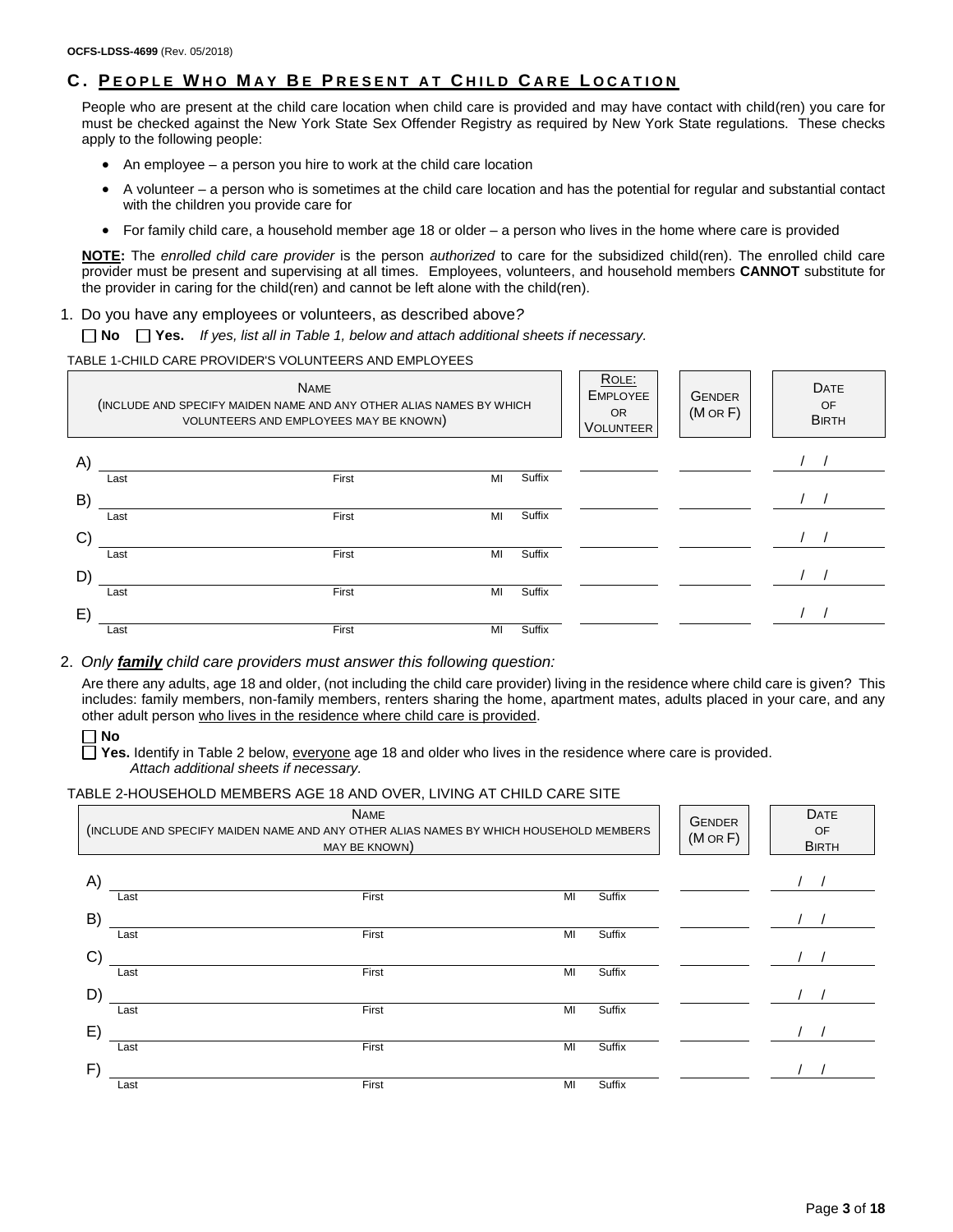# **D . O T H E R Q U A L I F I C A T I O N S A N D P R O G R A M C H A R A C T E R I S T I C S**

#### **PRE-SERVICE HEALTH AND SAFETY TRAINING REQUIREMENT**

Legally-exempt **family** and **in-home** providers are required to complete health and safety training, approved by the New York State Office of Children and Family Services (OCFS), prior to enrollment.

## **A) Provider Pre-Service Training**

*Check the one that applies to you:*

- 1)  $\Box$  I have completed the required pre-service health and safety training. *You must ATTACH your certificate of completion for the OCFS-approved pre-service training.*
- $2)$  I am a currently enrolled provider. I completed the pre-service health and safety training and previously submitted my certificate to this enrollment agency.

#### 3) I meet one of the relative exemptions below for *every child in my care who receives child care subsidies;* therefore, I am not required to complete the training. (*State your relationships to the child(ren) below.*)

| $\Box$ I am grandparent of:       |             |
|-----------------------------------|-------------|
| $\Box$ I am great-grandparent of: |             |
| $\Box$ I am aunt of:              |             |
| $\Box$ I am uncle of:             |             |
| $\Box$ I am sibling of:           | AND, I live |
| in a separate residence.          |             |

# **B) PRE-SERVICE TR AI NING FOR EMPLOYEE AND/OR VOLUNTEERS**

All employees with a caregiving role and all volunteers with the potential for regular and substantial contact with children in care

- o meet this pre-service health and safety training requirement or
- o meet the relative exemptions (described above) for every child in my care who receives child care subsidies,

#### **AND**

I understand that it is my responsibility to

- o keep a copy of the certificate of training to show their completion of this training or
- o have knowledge of their exemption for every child in care who receives subsidies.

**Yes.** 

**Not applicable. I do not have any employees with a caregiving role or volunteers with the potential for regular and substantial contact with children in care.**

## **2. PROVIDER'S ELIGI BILITY FOR ENH ANCED RATE BASED ON TR AINING**

Legally-exempt **family** and **in-home** child care providers may be eligible to receive an enhanced rate of reimbursement when they have completed 10 hours of training during the past 12 months in the areas specified in Social Services Law 390-a, and they submit satisfactory documentation of the training to the enrollment agency.

Have you completed in the **past 12 months**, 10 hours of training aimed at improving the quality of the care you provide?

**Yes.** *If yes, you may be eligible to receive an enhanced rate. ATTACH the* OCFS-LDSS-4699-3, *Legally-Exempt Child Care Training Record Form and your training certificates.*

**No**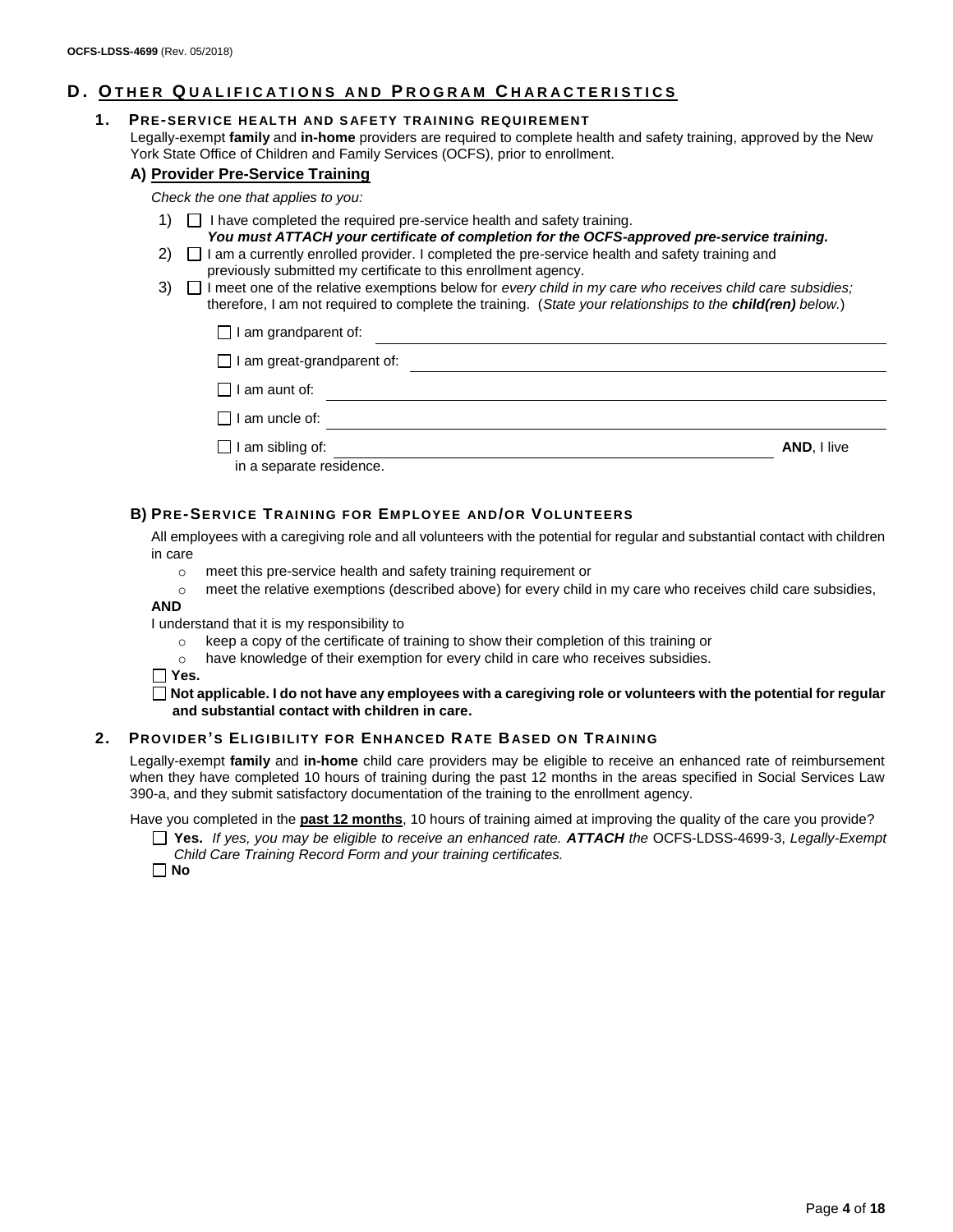# **3. FEDER AL FOOD PROGR AM ASSISTANCE**

The Child and Adult Care Food Program (CACFP) helps **family** child care programs to pay for meals and snacks served to child(ren) in care. Are you currently participating in CACFP?

- A) **No**. *If you want information about CACFP, call: 1(800) 942-3858.*
- B) **Yes**. *If yes, provide information about your participation in CACFP and ATTACH proof of your participation dated within the past 12 months below:*
	- 1) Sponsoring Agency Name:
	- 2) Sponsoring Agency ID Number (if known):
	- 3) Your CACFP Provider Number:
	- 4) Agreement Number:
	-

5) Proof of Participation: Type of Proof: (*Check below to show proof attached.)* Date on Proof: / / Date on Proof: / / Date on Proof: / / CACFP Claim Reimbursement Stub CACFP Monitoring Checklist (DOH-4118) CACFP Continuous Application and Agreement (DOH-3705)

## **4. AM OUNT YOU CH ARGE**

Do you charge parents receiving subsidy the same amount that you charge parents for non-subsidy child(ren) of the same age and similar care?

- A) **Yes**
- B) **No**. *If no, choose the statement below, which describes the amount you charge:*

1) I charge parents receiving subsidy **less** than I charge other parents.

2) I charge parents receiving subsidy **more** than I charge other parents.

## **5. ADMINISTR ATION OF MEDIC ATION**

New York State Law restricts the right to administer medication other than over-the-counter topical ointments, sunscreen, and topically applied insect repellent to specific medical professionals who are authorized by New York State to administer medication. Some individuals are exempt from this requirement based on their relationship to the child, family, or household, and are permitted to administer medications, including the following:

- The child's parent/caretaker, step-parent, legal custodian, legal guardian, or member of the child's household
- A child care provider employed by the parent/caretaker to provide child care in the child's home
- Family members who are related within the third degree of consanguinity to the child's parent or stepparent. This includes the child's grandparent, great-grandparent, great-great grandparent, aunt/uncle (and spouse), great aunt/uncle (and spouse), first cousin (and spouse), and brother /sister.
- Child care providers who are trained and authorized by OCFS under the Health Care Plan for Administration of Medication approved by a qualified health care consultant, and who are
	- $\circ$  operating in compliance with the New York State regulation, which includes receiving training on medication administration,
	- o authorized by the child's parent/caretaker, stepparent, legal guardian, or legal custodian to administer medication, and
	- o administering medication to subsidized children in care.

To receive OCFS authorization to administer medication, a child care provider must be at least 18 years of age and literate in the language in which the parental permissions and health care provider's instructions will be given. Any person who is **not authorized** by New York State Law or **not exempt** from this legal requirement, may administer **only** over-the-counter topical ointments, sunscreen, and topical insect repellent. Examples of medication they **may not administer** include, but are not limited to: Tylenol, Ritalin, insulin, antibiotics, and ear, eye, or nose drops.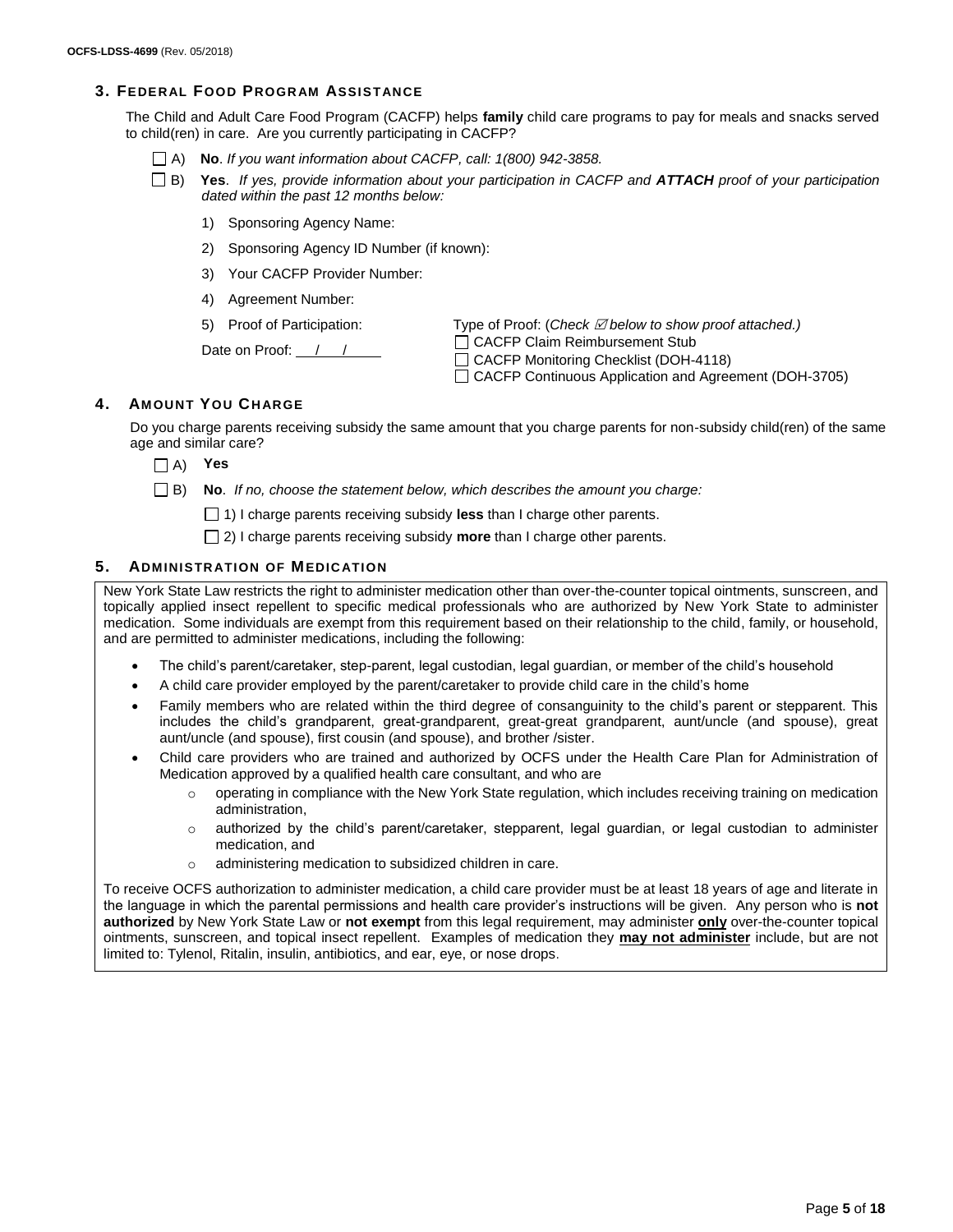- A) I agree. I will administer medication in compliance with New York State Law and only to the extent that I am permitted by New York State Law, which I have indicated by my choice on this page below. **Yes No**
- B) If I have employees or volunteers, I will make sure that each of my employees and volunteers administers medication in compliance with New York State Law and only to the extent permitted by New York State Law. **Yes No**
- C) Are you, your employees or volunteers **legally permitted** to administer medication to child(ren) in subsidized care? Check *්* **all** $statements that apply to you. Provide all other information as it applies.$ 
	- □ 1) **Yes,** I am **related** within the third degree of consanguinity to the child(ren)'s parent or stepparent. Therefore, I am allowed to administer medication to the child(ren) following the health care provider's instructions and when I have appropriate permission from the parent.
		- $\Box$  I am grandparent of:
		- $\Box$  I am great-grandparent
		- $\Box$  I am great-great-grandparent of:
		- $\Box$  I am aunt/uncle of (includes spouse)
		- □ I am great aunt/great uncle (includes spouse) of:<br>□ I am great aunt/great uncle (includes spouse) of:
		- $\Box$  I am first cousin (includes spouse) of:
		- $\Box$  I am brother/sister of:
	- 2) **Yes,** I am **providing care in the home** of the following child(ren): . Therefore, I am **permitted** to administer medication to these children when I have appropriate permission from the parent, and I am following the health care provider's instructions.
	- 3) **Yes**, I am a New York State medical professional **authorized by the New York State Department of Education** (NYSED) to administer medication. Therefore, I am allowed to administer medication to child(ren) in my care when there are appropriate permissions from the parent and when following the health care provider's instructions.
		- a) My profession is one of the following  $(check \ \varnothing one)$ :
			- Registered Nurse
			- Nurse Practitioner
			- $\Box$  Physician
			- $\Box$  Physician Assistant
		- b) License number:
			- I have attached a copy of my current New York State professional medical license. (*Required*)
	- 4) **Yes,** I **have** an OCFS-LDSS-7000, *Health Care Plan for the Administration of Medication for Legally-Exempt Provider,* approved within the past two years. Therefore, the qualified medications administrant named below is **authorized by OCFS** to administer medication to subsidized children in my care according to the health care provider's instructions, and when there are appropriate permissions from the parent.
		- a) Plan approval date:  $\frac{1}{2}$ 
			- I have attached a copy of the **first page AND the approval page** of my *Health Care Plan for the Administration of Medication for Legally-Exempt Provider* (OCFS-LDSS-7000).
		- b) Name of the qualified Medications Administrant:
		- c) Health care consultant (HCC) name:
		- d) Health care consultant profession *(Check*  $\boxtimes$  one):
			- Registered Nurse
			- Nurse Practitioner
			- $\Box$  Physician
			- **Physician Assistant**
		- e) License Number:
	- 5) **No**. None of the above permissions apply to me. I am not authorized by OCFS or NYSED. I understand I **cannot administer** medication to the child(ren) in care, except: *over-the-counter topical ointments, sunscreen, and topically applied insect repellent.*
- D) Are you interested in seeking authorization to administer medication to child(ren) in subsidized care?
	- **Yes,** I want to learn how to start the process. Please send me the OCFS-LDSS-7007, *Obtaining Authorization to Administer Medication to Subsidized Children in Legally-Exempt Care.*
	- **No**. I will not be seeking authorization to administer medication at this time.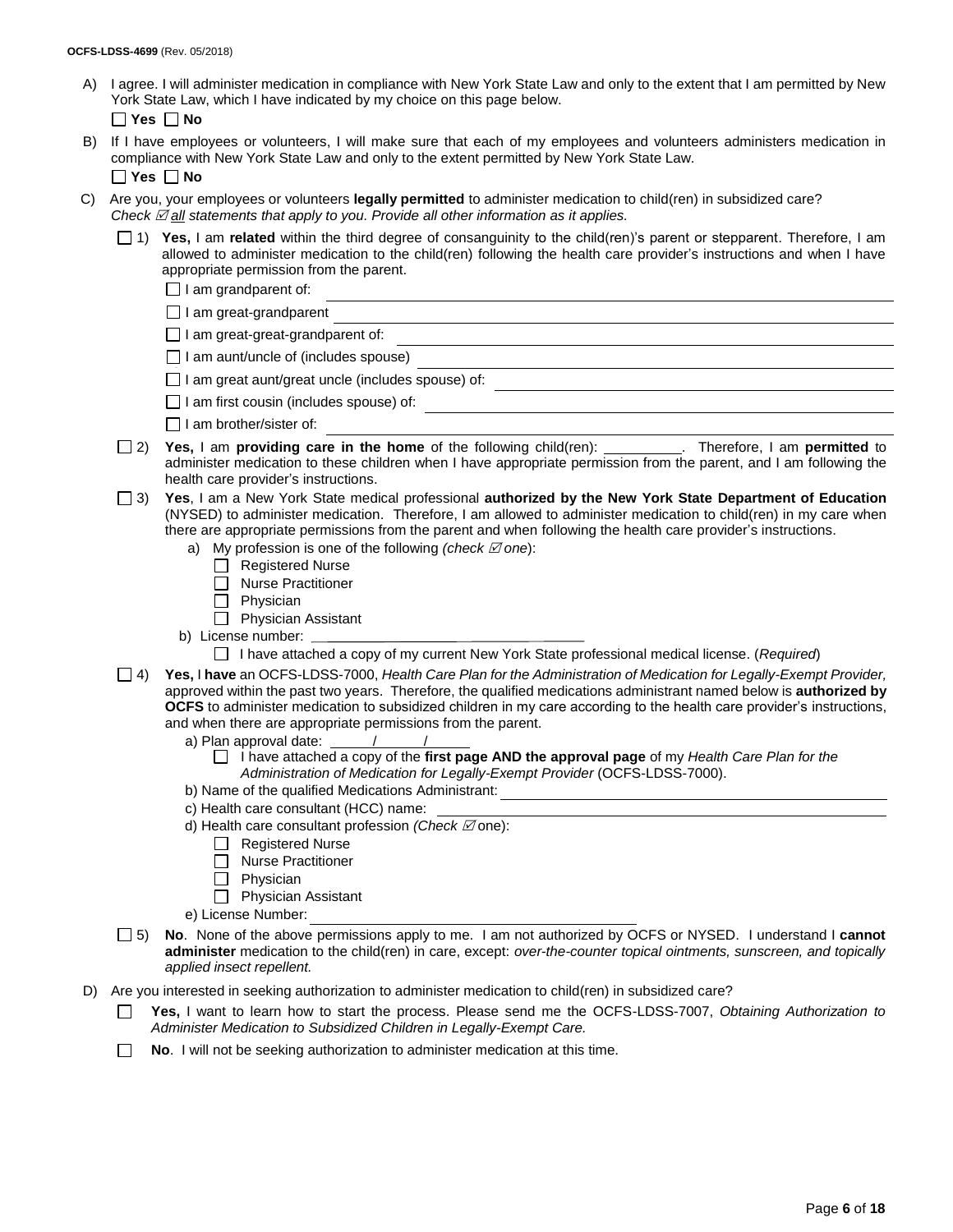# **6. HOURS OF OPER ATION**

|                 |                       | What hours do you generally provide care? Check $\mathbb Z$ all that apply. |           |
|-----------------|-----------------------|-----------------------------------------------------------------------------|-----------|
| l Mornings      | Ⅰ Afternoons          | Evenings                                                                    | Overnight |
| □ Before School | <b>■ After School</b> |                                                                             |           |

| <b>Neekends</b> |  |
|-----------------|--|

□ Weekends □ Saturday □ Sunday

| ̄l Mondav | $\Box$ Tuesday | J Wednesday | $\top$ Thursday | $\Box$ Friday |
|-----------|----------------|-------------|-----------------|---------------|
|-----------|----------------|-------------|-----------------|---------------|

# **E . V E R I F I C A T I O N O F L E G A L L Y - E X E M P T S T A T U S**

# **1. CHILD CARE SCHEDULES**

- A) For each **subsidized child** you provide child care for or plan to provide care for, provide ALL the requested information.
- B) For each **non-subsidized child** provide the same information, *except DO NOT provide the child's LAST name.*

*If your schedule varies, you must still provide a schedule for a typical week of care for that child.* 

|                 |                                       |                           |                                       | CHILD INFORMATION AND CHILD CARE SCHEDULES |                               |                                       |                              |                              |           |
|-----------------|---------------------------------------|---------------------------|---------------------------------------|--------------------------------------------|-------------------------------|---------------------------------------|------------------------------|------------------------------|-----------|
|                 | CHILD'S NAME:                         |                           |                                       | CHILD'S NAME:                              |                               | CHILD'S NAME:                         |                              |                              |           |
|                 | CHILD'S AGE:                          |                           |                                       | CHILD'S AGE:                               |                               |                                       | CHILD'S AGE:                 |                              |           |
|                 | PARENT'S NAME:                        |                           |                                       | PARENT'S NAME:                             |                               | PARENT'S NAME:                        |                              |                              |           |
|                 | PROVIDER'S RELATIONSHIP TO THE CHILD: |                           | PROVIDER'S RELATIONSHIP TO THE CHILD: |                                            |                               | PROVIDER'S RELATIONSHIP TO THE CHILD: |                              |                              |           |
|                 | <b>SUBSIDY CASE?</b>                  | $\Box$ YES                | $\Box$ No                             | <b>SUBSIDY CASE?</b>                       | $\Box$ Yes                    | $\square$ No                          | <b>SUBSIDY CASE?</b>         | $\Box$ Yes                   | $\Box$ No |
|                 | <b>SCHEDULE OF CHILD CARE</b>         |                           | <b>SCHEDULE OF CHILD CARE</b>         |                                            | <b>SCHEDULE OF CHILD CARE</b> |                                       |                              |                              |           |
|                 | <b>DROP OFF</b>                       | <b>PICK UP</b>            | HRS / DAY                             | <b>DROP OFF</b>                            | <b>PICK UP</b>                | HRS / DAY                             | <b>DROP OFF</b>              | PICK UP                      | HRS / DAY |
| <b>MONDAY</b>   | $\square$ AM<br>$\Box$ PM             | $\square$ AM<br>$\Box$ PM |                                       | $\square$ AM<br>$\Box$ PM                  | $\square$ AM<br>$\Box$ PM     |                                       | $\square$ AM<br>$\Box$ PM    | $\square$ AM<br>$\Box$ PM    |           |
| <b>TUESDAY</b>  | $\Box$ AM<br>$\square$ PM             | $\Box$ AM<br>$\Box$ PM    |                                       | $\square$ AM<br>$\Box$ PM                  | $\Box$ AM<br>$\Box$ PM        |                                       | $\Box$ am<br>$\Box$ PM       | $\Box$ AM<br>$\Box$ PM       |           |
| WEDNESDAY       | $\Box$ AM<br>$\square$ PM             | $\Box$ AM<br>$\square$ PM |                                       | $\square$ AM<br>$\Box$ PM                  | $\Box$ AM<br>$\Box$ PM        |                                       | $\Box$ AM<br>$\Box$ PM       | $\Box$ AM<br>$\square$ PM    |           |
| <b>THURSDAY</b> | $\square$ AM<br>$\Box$ PM             | $\Box$ AM<br>$\Box$ PM    |                                       | $\Box$ am<br>$\Box$ PM                     | $\Box$ AM<br>$\Box$ PM        |                                       | $\Box$ AM<br>$\Box$ PM       | $\Box$ AM<br>$\Box$ PM       |           |
| FRIDAY          | $\Box$ AM<br>$\Box$ PM                | $\square$ AM<br>$\Box$ PM |                                       | $\square$ AM<br>$\Box$ PM                  | $\Box$ AM<br>$\Box$ PM        |                                       | $\Box$ AM<br>$\Box$ PM       | $\Box$ AM<br>$\square$ PM    |           |
| <b>SATURDAY</b> | $\Box$ AM<br>$\square$ PM             | $\square$ AM<br>$\Box$ PM |                                       | $\square$ AM<br>$\square$ PM               | $\Box$ AM<br>$\square$ PM     |                                       | $\Box$ AM<br>$\Box$ PM       | $\Box$ AM<br>$\Box$ PM       |           |
| <b>SUNDAY</b>   | $\square$ AM<br>$\square$ PM          | $\square$ AM<br>$\Box$ PM |                                       | $\square$ AM<br>Прм                        | $\Box$ AM<br>$\Box$ PM        |                                       | $\Box$ AM<br>$\Box$ PM       | $\square$ AM<br>$\square$ PM |           |
|                 | <b>TOTAL HOURS PER WEEK</b>           |                           |                                       | <b>TOTAL HOURS PER WEEK</b>                |                               |                                       | <b>TOTAL HOURS/ PER WEEK</b> |                              |           |

#### **CHILD INFORMATION AND CHILD CARE SCHEDULES**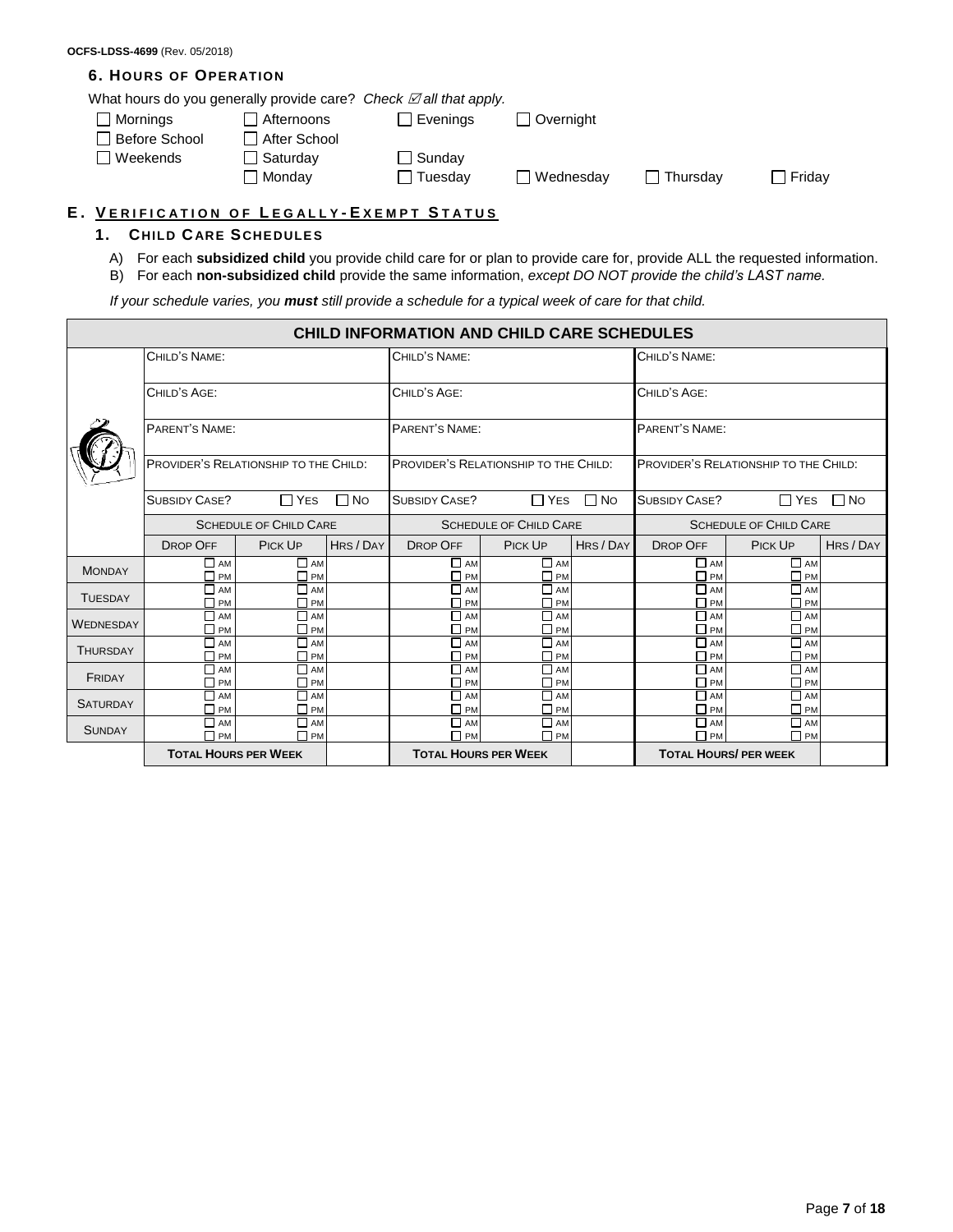| <b>CHILD INFORMATION AND CHILD CARE SCHEDULES</b> |                                       |                              |                                                                                |                              |                               |              |                              |                              |           |
|---------------------------------------------------|---------------------------------------|------------------------------|--------------------------------------------------------------------------------|------------------------------|-------------------------------|--------------|------------------------------|------------------------------|-----------|
|                                                   | CHILD'S NAME:                         |                              | CHILD'S NAME:                                                                  |                              | CHILD'S NAME:                 |              |                              |                              |           |
|                                                   | CHILD'S AGE:                          |                              |                                                                                | CHILD'S AGE:                 |                               | CHILD'S AGE: |                              |                              |           |
|                                                   | PARENT'S NAME:                        |                              | PARENT'S NAME:                                                                 |                              | PARENT'S NAME:                |              |                              |                              |           |
|                                                   | PROVIDER'S RELATIONSHIP TO THE CHILD: |                              | PROVIDER'S RELATIONSHIP TO THE CHILD:<br>PROVIDER'S RELATIONSHIP TO THE CHILD: |                              |                               |              |                              |                              |           |
|                                                   | <b>SUBSIDY CASE?</b>                  | $\Box$ Yes                   | $\Box$ No                                                                      | <b>SUBSIDY CASE?</b>         | $\Box$ Yes                    | $\Box$ No    | <b>SUBSIDY CASE?</b>         | $\Box$ Yes                   | $\Box$ No |
|                                                   | <b>SCHEDULE OF CHILD CARE</b>         |                              | <b>SCHEDULE OF CHILD CARE</b>                                                  |                              | <b>SCHEDULE OF CHILD CARE</b> |              |                              |                              |           |
|                                                   | <b>DROP OFF</b>                       | <b>PICK UP</b>               | HRS/DAY                                                                        | <b>DROP OFF</b>              | <b>PICK UP</b>                | HRS / DAY    | <b>DROP OFF</b>              | <b>PICK UP</b>               | HRS / DAY |
| <b>MONDAY</b>                                     | $\square$ AM<br>$\square$ PM          | $\square$ am<br>$\Box$ PM    |                                                                                | $\square$ am<br>□ РМ         | $\Box$ AM<br>$\Box$ PM        |              | $\square$ AM<br>$\Box$ PM    | $\square$ AM<br>$\Box$ PM    |           |
| <b>TUESDAY</b>                                    | $\square$ AM<br>$\Box$ PM             | $\square$ AM<br>$\sqcap$ pm  |                                                                                | $\square$ AM<br>Прм          | $\Box$ AM<br>$\Box$ PM        |              | $\square$ AM<br>$\Box$ PM    | $\Box$ AM<br>$\Box$ PM       |           |
| WEDNESDAY                                         | $\Box$ AM<br>$\Box$ PM                | $\square$ AM<br>$\square$ PM |                                                                                | $\Box$ AM<br>$\square$ PM    | $\Box$ am<br>$\Box$ PM        |              | $\Box$ am<br>$\Box$ PM       | $\Box$ AM<br>$\Box$ PM       |           |
| <b>THURSDAY</b>                                   | $\Box$ AM<br>$\Box$ PM                | $\Box$ AM<br>$\square$ PM    |                                                                                | $\square$ AM<br>$\square$ PM | $\Box$ AM<br>$\Box$ PM        |              | $\Box$ AM<br>$\square$ PM    | $\Box$ AM<br>$\Box$ PM       |           |
| FRIDAY                                            | $\Box$ AM<br>$\Box$ PM                | $\square$ AM<br>$\Box$ PM    |                                                                                | $\square$ AM<br>$\square$ PM | $\Box$ am<br>$\Box$ PM        |              | $\Box$ AM<br>$\Box$ PM       | $\square$ AM<br>$\Box$ PM    |           |
| <b>SATURDAY</b>                                   | $\Box$ AM<br>$\square$ PM             | $\square$ AM<br>$\Box$ PM    |                                                                                | $\square$ AM<br>$\square$ PM | $\square$ AM<br>$\square$ PM  |              | $\square$ AM<br>$\square$ PM | $\square$ AM<br>$\square$ PM |           |
| <b>SUNDAY</b>                                     | $\square$ AM<br>Прм                   | $\square$ AM<br>$\Box$ PM    |                                                                                | $\square$ AM<br>Прм          | $\square$ AM<br>$\Box$ PM     |              | $\Box$ AM<br>$\Box$ PM       | $\Box$ AM<br>$\Box$ PM       |           |
|                                                   | <b>TOTAL HOURS PER WEEK</b>           |                              |                                                                                | <b>TOTAL HOURS PER WEEK</b>  |                               |              | <b>TOTAL HOURS/ PER WEEK</b> |                              |           |

# **2. CHILD(REN) IN THE PROVIDER'S CARE**

- A) How many of **your own** child(ren) do you care for at this child care location during child care hours? *Give numbers below. Do not leave spaces blank. Write "zero," if applicable.*
	- 1) Age newborn through 4 years:
	- 2) Age 5 through 12 years old:
- B) Are you caring for any children, *other than your own*, who are **not** receiving child care subsidy funds?
	- 1) **Yes**. *If yes, indicate the number of non-subsidized children, other than your own, below.*
		- a) Number of relative non-subsidized children:
		- b) Number of non-relative non-subsidized children:

*Note: All children in care must be listed on the preceding schedule whether receiving subsidies or not.*

- 2) **No**
- C) Have you started providing child care for all of the children whose schedules you listed above?
	- 1) **Yes**.
	- 2) **No**. *If no, when care will begin?*

*NOTE: Any changes in the number of children you care for, the hours you provide care, and the location where you provide care may affect your eligibility as a legally-exempt child care provider and/or require that you become licensed or registered to operate a day care program. Such changes must be reported to the enrollment agency immediately.*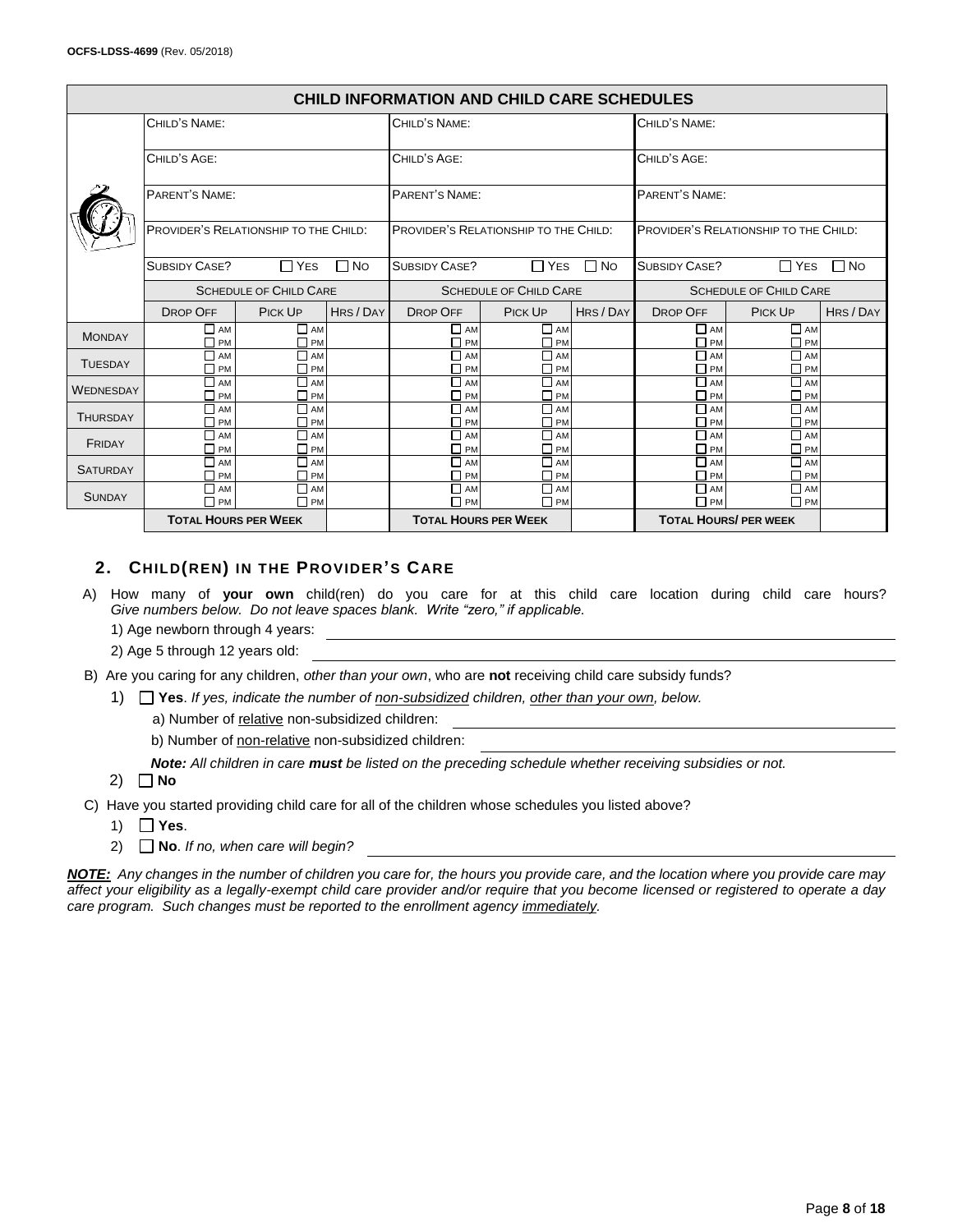# **F . H E A L T H A N D S A F E T Y C H E C K L I S T A T T E S T A T I O N**

*The provider and parent/caretaker inspect the child care location and complete this section together.* 

#### **The provider meets and will continue to meet the following basic health and safety requirements.**

| ٩ |
|---|
| ٠ |

#### **The provider meets the following basic health and safety requirements before caring for children:**

- 1. The provider and all children have two separate and remote ways to leave the building in an emergency.
- 2. The rooms for children at my child care location are well-heated, well-lighted and well-ventilated.
- 3. My child care location is free of unsafe areas (such as swimming pools, open drainage ditches, wells, holes, wood or coal burning stoves, fireplaces, and gas space heaters). If there are unsafe areas, sturdy barriers are in place around the areas that keep the child(ren) from getting to them.
- 4. If child care is provided above the first floor, there are barriers or locks on the windows so the child(ren) cannot fall out.
- 5. The water supply at my child care location is safe. I have working toilets. There is hot and cold running water all the time.
- 6. I, all employees and volunteers who are likely to have regular contact with the child(ren) are physically, emotionally, and mentally able to provide child care.
- 7. I, all employees and volunteers who are likely to have regular contact with the child(ren) are free from any communicable diseases that pose a risk to the health and safety of the child(ren) in care.

If I, any employee or volunteer who is likely to have regular contact with the child(ren) has a communicable disease, I must have a statement from such person's health care provider that indicates that the presence of a communicable disease does not pose a risk to the health and safety of the child(ren) in care.

If I, or one of the above-mentioned persons has a communicable disease, I have **ATTACHED** a doctor's statement, stating such disease does not pose a risk to the health and safety of the child(ren) in care.

#### 8. My child care location is free of any dangerous or unsafe conditions that could hurt a child(ren). This includes but is not limited to the following:

- Knives and other sharp objects are out of the reach of child(ren).
- Small rugs, runners, and electrical cords are held in place so a child won't trip.
- Electrical cords do not run under furniture or rugs, and are out of the reach of small children.
- Extension cords are not overloaded.
- Any guns and other firearms are unloaded and stored in a locked drawer or cabinet, and the key is kept in a safe place. Ammunition is locked separately.
- Cords to window blinds and shades are out of the reach of child(ren).
- Hot liquids are out of the reach of children.
- Small items that the child(ren) could choke on are out of the child(ren)'s reach.
- Carbon monoxide detectors are installed where the child(ren) that I provide care for sleep or nap and on each story of the home where care is provided where a carbon monoxide source is located.
- 9. All matches, lighters, medicines, drugs, cleaning materials, detergents, aerosol cans, and other poisonous or toxic materials are stored in their original containers. Care is taken so that they do not come in contact with child(ren), where food is prepared, or otherwise may be a danger to the child(ren). I store all of these materials safely away from the child(ren).
- 10. I will give each child(ren) meals and snacks according to what the parent/caretaker and I have agreed.
- 11. I will refrigerate milk, formula, and any other food that goes bad if not refrigerated.
- 12. I agree not to heat formula, breast milk, and other food items for infants in a microwave oven.
- 13. I will always allow the custodial parent/caretaker to have unlimited access to his/her child(ren) in care, to the program site while the child(ren) is in care, and to any written records concerning the child(ren).
- 14. I will hold fire/evacuation drills monthly with child(ren) during hours that the child(ren) are in care so that the child(ren) and I will know what to do in the case of an emergency.
- 15. I have a working telephone OR can get to one very quickly in an emergency. Emergency telephone numbers for the fire department, local or state police or sheriff's department, poison control center, and ambulance service are posted near the phone and are easy to see.
- 16. I will use protective caps, covers, or permanently installed safety devices on all electrical outlets that a child(ren) could reach when I am caring for a child(ren) under 5 years old.
- 17. Paint and plaster are in good repair so that there is no danger of a child(ren) putting paint or plaster chips in their mouths or of it getting into food.
- 18. I have at least one operating smoke detector on each floor of my child care location. I will check regularly to make sure all detectors work.
- 19. I have a portable first aid kit at my child care location that is easy to get to in an emergency, and my first aid supplies are kept in a clean container or cabinet away from child(ren). It is stocked to treat common childhood injuries and problems. I will always replace things in the first aid kit as soon as possible after something has been used or is too old to be used.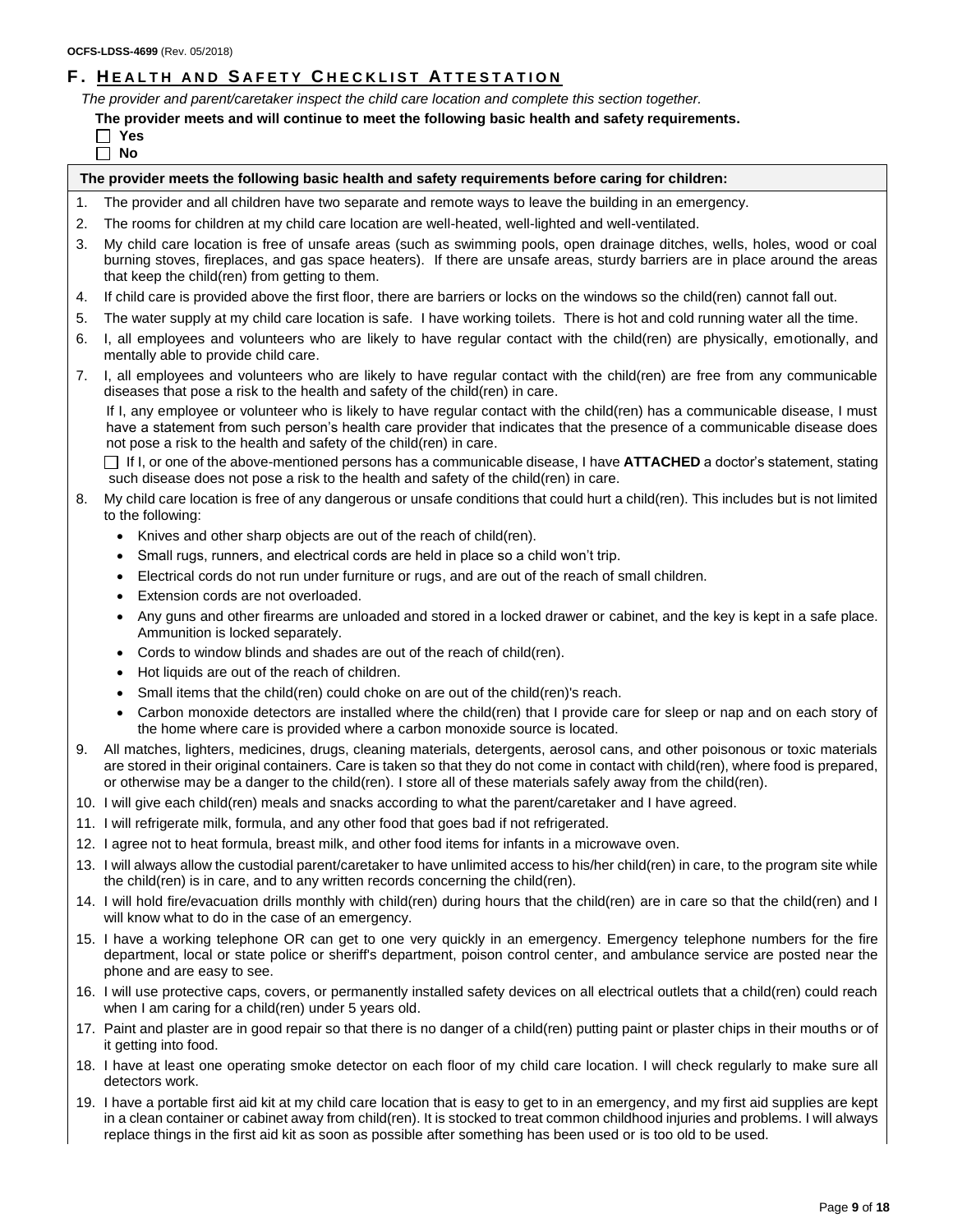#### **The provider meets the following basic health and safety requirements before caring for children:**

20. I have RECEIVED from the child(ren)'s parent/caretaker

- signed proof from a doctor or other health care provider that: the child(ren) has received all of the immunizations appropriate for the child(ren)'s age; **OR**
- proof that one or more of the immunizations would harm the child(ren)'s health; **OR**
- a statement saying that the child(ren) has not been immunized due to the parent/caretaker's religious beliefs.
- 21. The stairs, railings, porches, and balconies are in good repair.
- 22. For **family** child care providers, all persons living in the home where care is given are free of any communicable diseases. If any person living in the home does have a communicable disease, I must have a statement from the person's health care provider that indicates that the presence of a communicable disease does not pose a risk to the health and safety of the child(ren) in care.

□ I have **ATTACHED** a doctor's statement, if any person living in the home has a communicable disease, and that such disease does not pose a risk to the health and safety of the child(ren) in care.

# **G . P R O V I D E R ' S B E H A V I O R A L C O N D I T I O N S**

*The provider and parent/caretaker inspect the child care location and complete this section together.* 

**The provider meets and will continue to meet the following basic health and safety requirements.**

**Yes**

 $\Box$  **No** 

#### **The provider meets and agrees to continue to meet the following basic health and safety requirements before caring for the child(ren):**

1. I understand and agree that I will never use corporal punishment or let others use corporal punishment while child(ren) are in my care. Corporal punishment means doing things directly to a child(ren)'s body to punish a child, such as:

- Spanking, biting, slapping, shaking, twisting, or squeezing
- Making the child(ren) do physical exercises beyond what is normal
- Forcing the child(ren) to stay still for long periods of time
- Making the child(ren) stay in positions that hurt the child or are bizarre
- Bathing the child(ren) in unusually hot or cold water
- Forcing child(ren) to eat or have in child(ren)'s mouth soap, foods, hot spices or foreign substances

2. I understand and agree that I will never use or be under the influence of alcohol or drugs while children are in care, and will make sure that child(ren) being cared for do not have contact with people using drugs or alcohol.

3. I understand and agree that I will not smoke or allow smoking in indoor areas or other enclosed areas, such as cars or other vehicles, when child(ren) are present.

4. I understand and agree that I will never leave child(ren) alone or unsupervised.

5. I understand and agree that I will ALWAYS be present when the child(ren) are in the care of employees, volunteers and if care is provided in a home other than the child's home, household members.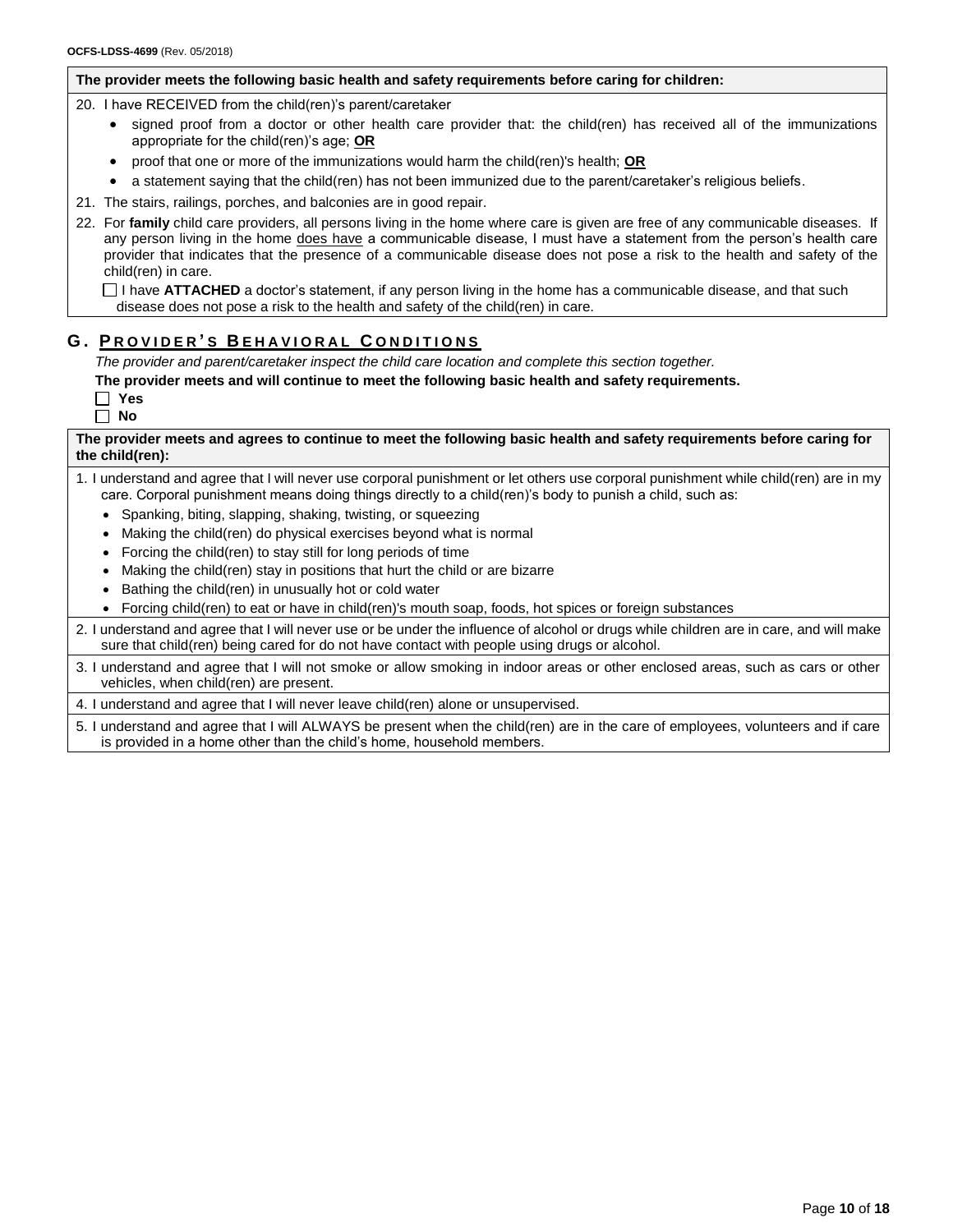# **H . R E L E V A N T H I S T O R Y – P E O P L E A T T H E C H I L D C A R E L O C A T I O N**

# **1. PROVIDER ONLY**

## **A) PROVIDER TERMINATI ON OF PARENTAL RIGHTS**

- I certify and attest that *(Check*  $\boxtimes$  one.)
- 1) I have **never had** my parental rights terminated under Social Services Law 384-b or equivalent legal authority.
- 2) I **have had** my parental rights terminated under Social Services Law 384-b or equivalent legal authority.
	- I have **ATTACHED** the OCFS-4917, *History of Termination of Parental Rights and/or Court-Ordered Article 10/Removal of a Child and Parental Acknowledgement* form. 3

## **B) PROVIDER COURT-ORDERED ARTICLE 10 REMOVAL**

I certify and attest that *(Check*  $\mathbb Z$  one.)

- 1) **I** have **never had** a child(ren) removed from my care by court order in a proceeding under Article 10 (child protective) of the Family Court Act.
- 2) **I have had** a child(ren) removed from my care by court order in a proceeding under Article 10 (child protective) of the Family Court Act.
	- I have **ATTACHED** the OCFS-4917, *History of Termination of Parental Rights and/or Court-Ordered Article 10/Removal of a Child and Parental Acknowledgement* form. 3

# **C) PROVIDER DAY CARE ENFORCEMENT**

Note: A child **day care** program includes licensed or registered day care centers, family day care homes, group family day care homes, small day care centers, and/or school-age child care programs.

1) I certify and attest that  $(Check \oslash one.)$ 

□ I have had an application for a license or registration to operate a child day care program denied.

I **have not had** an application for a license or registration to operate a child day care program denied.

2) I certify and attest that (*Check*  $\mathbb Z$  one.)

□ **have had** a license or registration to operate a child day care program revoked or suspended.

I **have not** had a license or registration to operate a child day care program revoked or suspended.

3) If you have **been denied** a license or registration to operate a child day care program, **or** if you have had a license or registration to operate a child day care program **revoked or suspended**, complete the following:

## i) **Program Name and Location:**

ii) □ I have ATTACHED the OCFS-4916, *History of Day Care Enforcement and Parental Acknowledgement*.<sup>3</sup>

## **2. PROVIDER, EMPLOYEES, VOLUNTEERS, AND HOUSEHOLD MEMBERS**

## **A) CRIMIN AL HISTORY**

1) I have listed on subsection 1.C of this form: ALL employees, volunteers, with the potential for regular and substantial contact with the child(ren) in care, and if I provide care in a home other than the child's home, all of the household members, 18 years of age or older, residing at the location of child care.

I certify that I have asked each of them if they have been convicted of a crime.

| w<br>۰.<br>٧ |
|--------------|
|              |

**No**

2) Have you, your employee, your volunteer who has the potential for regular and substantial contact with children in care, and IF care is provided in a home other than the child's home, any of the household members 18 years of age or older who reside at the location where child care is provided **ever been convicted of a crime** in New York State or any other place?

**Yes.** Give name(s) of person(s) convicted

I have **ATTACHED** the completed OCFS-4915, *History of Criminal Convictions and Parental Acknowledgement, 3* for each person with a criminal history.

**No**

## **B) INDI C ATED REPORTS OF CHILD ABUSE AND M ALTRE ATMENT**

I have **asked** ALL employees, volunteers with the potential for regular and substantial contact, and individuals who may be helping to care for or who have regular contact with the child(ren), and if I provide care in a home other than the child(ren)'s home, all household members 18 years of age or older, if they have been the subject of an indicated report of child abuse or maltreatment. I have informed the parent/caretaker whether I or any of these individuals have been the subject of any indicated reports of child abuse or maltreatment. When an indication of child abuse or maltreatment exists, I have given the parent/caretaker, in writing, true and accurate information, including

- a description of the incident(s), and
- the date of the indication(s), and
- any other relevant information regarding the indication(s).
- **Yes**
- **No**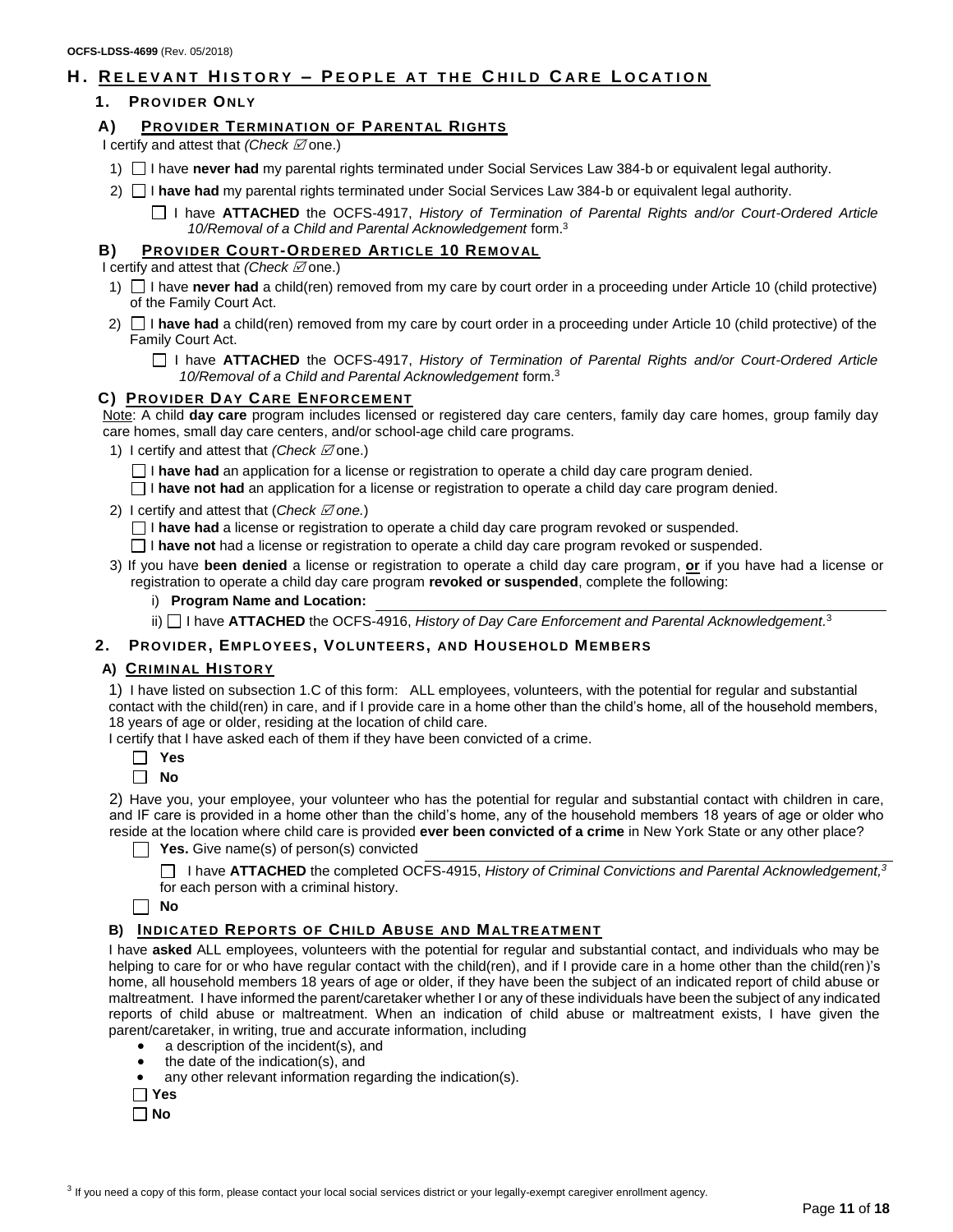# **I. PROVIDER AGREEMENTS AND CERTIFICATIONS**

## **1. SUBMITTING UPD ATES AND CH ANGES OF ENROLLMENT INFORM ATION**

- I will immediately submit a new enrollment form to the enrollment agency if I start providing child care at a child care location different from the one given on this form.
- I will inform the enrollment agency immediately if there are changes in
	- my contact information,
	- the child(ren) I care for, or the hours that I provide care,
	- the people who have contact with the child(ren) in my care,
	- any information provided on the enrollment form or changes to the attachments.
- **I** will inform the enrollment agency immediately when
	- any person 18 years or older moves into the household where **family** child care is provided or stays there for more than a few days (**family** child care only).
	- any child(ren) living in the household where **family** child care is provided, turns 18 (**family** child care only).
	- I hire or receive help caring for the child(ren).

## **2. HE ALTH AND SAFETY REQUIREMENTS**

- **I will continue to meet all the basic health and safety requirements listed on the checklists, and** 
	- the parent/caretaker and I have inspected the home and completed the "Health and Safety Checklist Attestation" and "Provider's Behavioral Conditions" together.

## **3. INFORM ATION SH ARING AND DAT AB ASE CHECKS**

- I authorize the enrollment agency and the Child and Adult Care Food Program (CACFP) to exchange information regarding my child care enrollment status and my participation in the CACFP.
- I understand the enrollment agency and the local social services district will exchange information regarding my child care enrollment status.
- I understand that the local social services district will check its child welfare database for my history of any court ordered removal of a child under Family Court Act (FCA) Article 10 and any termination of parental rights.
- I understand that the enrollment agency will check the New York State Sex Offender Registry to determine if I, any volunteer who is likely to have regular contact with child(ren) in care, any employee, and for the legally-exempt **family** child care provider, any person living in the home where child care is provided, age 18 years or older, is listed on the Sex Offender Registry.
- I understand that the enrollment agency will check the New York State Child Care Facility System to determine whether I have ever been denied a child day care license or registration or had a child day care license or registration suspended or revoked.

# **4. ELIGIBILI TY AND PAYMENT**

- I understand I cannot be paid as a legally-exempt child care provider if I am the child(ren)'s parent, stepparent, adoptive parent, legal guardian, or other person legally responsible for that child(ren), or if I live in the same household and have a child(ren) in common with the parent.
- I agree to collect the family share (fee) if instructed to do so by the local social services district. I will immediately notify the local social services district if the parent/caretaker fails to pay the required family share.
- I agree to provide accurate attendance records in a timely manner, as required by the local social services district.
- I understand that I will not be paid by the local social services district for any child care that I provide to a child(ren) receiving a child care subsidy while I am deemed an ineligible provider by the enrollment agency.
- I understand that I must be enrolled with the enrollment agency before any payment may be made.
- I understand that I **may not** be eligible to provide child care AND that the local social services district may not be able to pay me when
	- I have a history of Article 10 (child protective) removal of a child by family court order, or
	- I have a history of termination of parental rights, or
	- I have a history of denial, revocation, and/or suspension of a license or registration to operate a child day care program, or
	- I, any volunteer who is likely to have regular contact with the child(ren), any employee, or for family child care, any person age18 years or older living in the home has been convicted of a crime.
- I understand I **am not eligible** to provide child care if I, any volunteer who is likely to have regular contact with the child(ren), any employee, or person living in the home (other than the child(ren)'s home) age 18 years or older has been convicted of a crime against a child or is listed on the Sex Offender Registry.
- I understand that if the enrollment agency determines I cannot be enrolled, then the local social services district cannot issue payment for care that I have provided. The parent/caretaker has the right and responsibility to decide whether he/she wants to use my child care services. If the parent/caretaker chooses to use my child care services when I cannot be enrolled, the parent/caretaker is responsible to pay me for the child care.

# **5. OTHER AGREEMENTS**

 I understand and agree to allow representatives of the enrollment agency, the local social services district, and the State of New York access to the premises where subsidized child care is provided to confirm that information on my enrollment form and/or on attendance forms is true and accurate and that child care services are being provided as listed on these forms. I understand that if I do not allow such access, then I will be considered an ineligible provider, my enrollment will be terminated, and I will not be paid by the local social services district.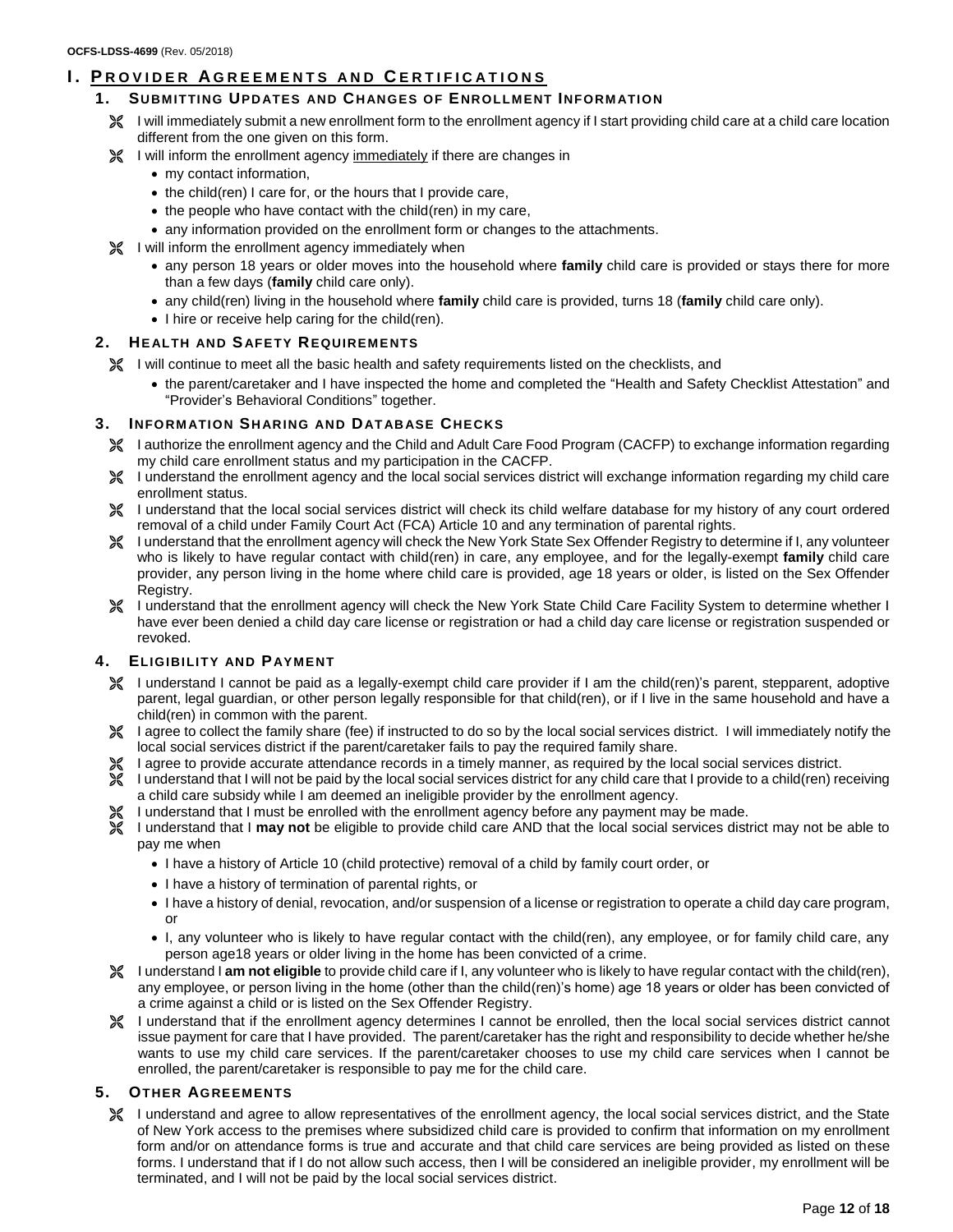#### **OCFS-LDSS-4699** (Rev. 05/2018)

- I understand that if I am denied enrollment I may request that the enrollment agency review any extenuating circumstances to determine if an exception could be made to allow me to provide child care. If I request an exception, I must provide all documents or references required by the enrollment agency.
- I understand and agree to meet all of the conditions stated on this form for as long as I am providing child care. I understand that I am required to inform the enrollment agency and the parent/caretaker if there is a change in the information stated on the enrollment form.

## **6. PROVIDER CERTIFIC ATI ON**

By signing this form, I certify to the best of my knowledge that

- I understand and agree to continue to meet all of the conditions stated above.
- I have reviewed *Section 2 - Parent Information* of this form.
- I understand the decision to enroll me is based on the facts provided and attested to on the enrollment form. Providing false information or deliberately concealing information may result in an inaccurate determination of my eligibility to provide subsidized child care, and/or a denial or termination of enrollment. If I provide child care services while enrolled under false pretenses, or while I am an ineligible child care provider, the local social services district may refuse to issue child care subsidy payments, terminate child care subsidy payments, take legal action against me or the parent/caretaker, and I may be required to repay any money I receive for such services.
- Under the penalty of perjury, I agree that to the best of my knowledge all statements made on this enrollment form and any attachments to it are true and accurate.

| SIGNATURE<br>$\mathbf{r}$<br>PRC<br>$\cdots$<br>OVIDER<br>$\overline{\phantom{0}}$ | <b>DATE</b> |
|------------------------------------------------------------------------------------|-------------|
| l sz<br>ת                                                                          |             |

## **7. PARENT CERTIFIC ATION (PROVIDER SECTION)**

I have reviewed *Section 1 - Provider Information* of this form. I agree that to the best of my knowledge all statements made on this enrollment form and any attachments to it are true and accurate.

| <b>PARENT'S SIGNATURE</b>    | <b>DATE</b> |
|------------------------------|-------------|
|                              |             |
| $\mathbf{v}$<br>$\mathbf{v}$ |             |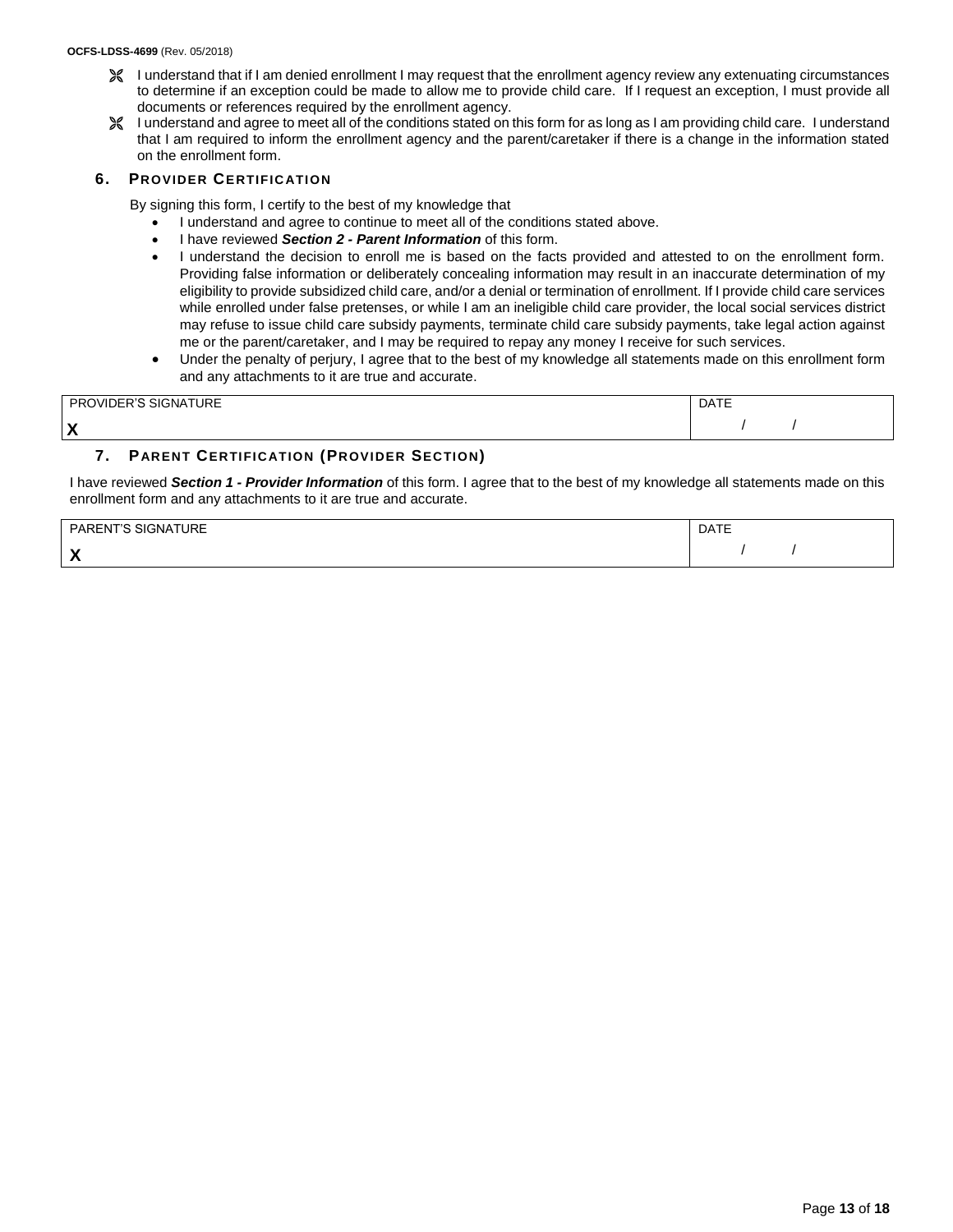# This page left Blank Intentionally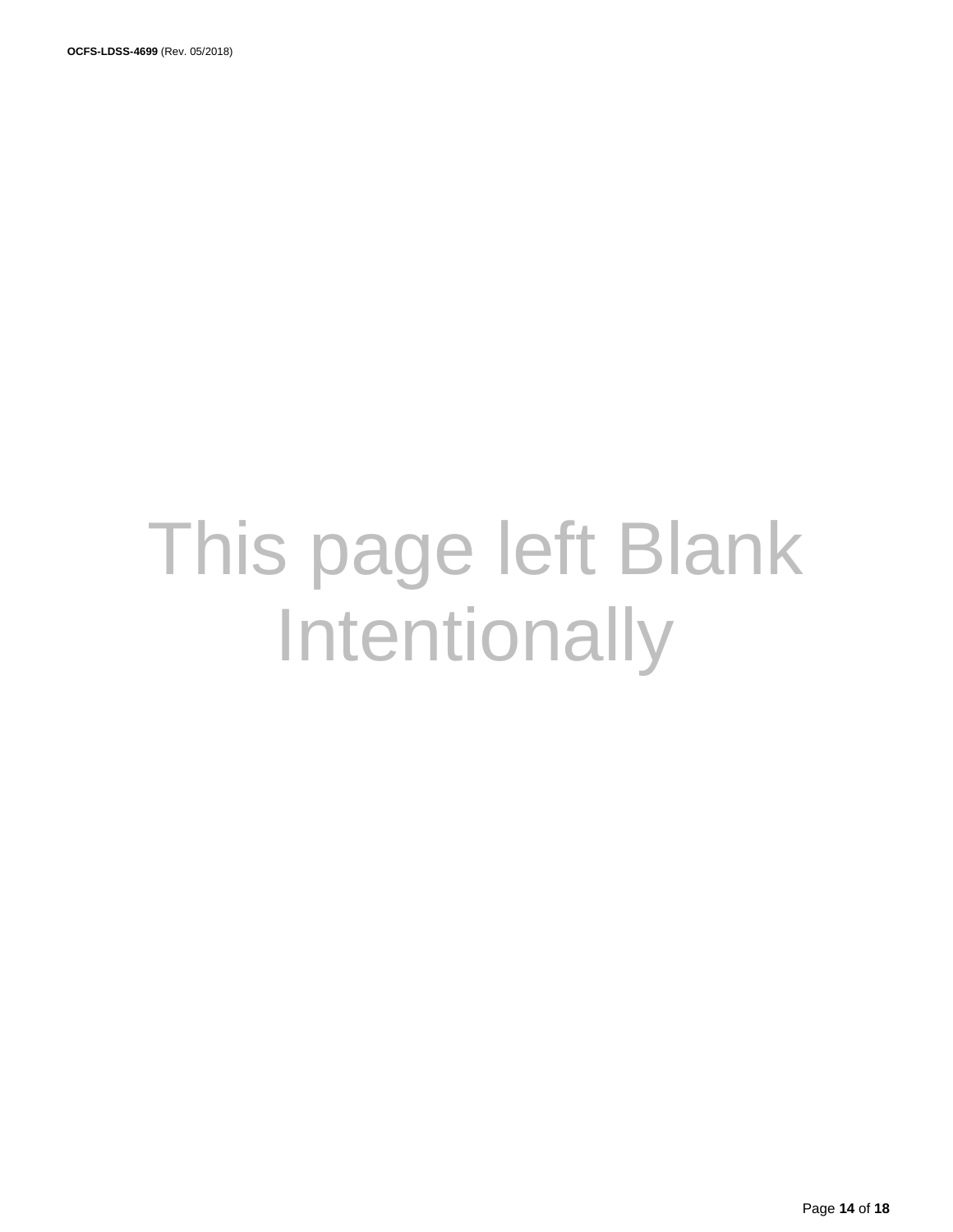## NEW YORK STATE OFFICE OF CHILDREN AND FAMILY SERVICES

|    | <b>SECTION 2 - PARENT INFORMATION</b>                                                                                                                                                                      |                                |                                   |               |                        |  |
|----|------------------------------------------------------------------------------------------------------------------------------------------------------------------------------------------------------------|--------------------------------|-----------------------------------|---------------|------------------------|--|
|    | The parent/caretaker receiving or applying for child care subsidy must complete this section and must review and<br>sign Section 1 - Child Care Provider.                                                  |                                |                                   |               |                        |  |
|    | A. PARENT'S/CARETAKER'S <sup>4</sup> INFORMATION                                                                                                                                                           |                                |                                   |               |                        |  |
| 1. | Parent's/Caretaker's Name:                                                                                                                                                                                 |                                |                                   |               |                        |  |
|    | Mr. $\Box$ Mrs. $\Box$ Ms.                                                                                                                                                                                 |                                |                                   |               |                        |  |
|    | Last                                                                                                                                                                                                       |                                |                                   | First         | Suffix<br>MI           |  |
|    | Other names known by:                                                                                                                                                                                      | Maiden, married, aliases, etc. |                                   |               | ΠF<br>Gender: $\Box$ M |  |
|    |                                                                                                                                                                                                            |                                |                                   |               |                        |  |
| 2. | <b>Identifying and Contact Information:</b>                                                                                                                                                                |                                |                                   |               |                        |  |
|    | Date of Birth:                                                                                                                                                                                             | Home Phone: (                  |                                   | $\Box$ Listed | Unlisted               |  |
|    | (mm/dd/yyyy)                                                                                                                                                                                               | (area code) phone number       |                                   |               |                        |  |
|    | Work Phone: (                                                                                                                                                                                              | Cell Phone: (                  |                                   |               |                        |  |
|    | (area code) phone number                                                                                                                                                                                   | (area code) phone number       |                                   |               |                        |  |
|    | Email Address: <sup>5</sup>                                                                                                                                                                                |                                |                                   |               | No Email Address       |  |
|    | 3. Do you read English?                                                                                                                                                                                    |                                |                                   |               |                        |  |
|    | $\Box$ Yes $\Box$ No. If no, what languages do you read best?                                                                                                                                              |                                |                                   |               |                        |  |
|    | 4. Do you speak English?                                                                                                                                                                                   |                                |                                   |               |                        |  |
|    | $\Box$ Yes $\Box$ No. If no, what languages do you speak best?                                                                                                                                             |                                |                                   |               |                        |  |
| 5. | Is the child care provided in your home?                                                                                                                                                                   |                                |                                   |               |                        |  |
|    | $\Box$ Yes $\Box$ No                                                                                                                                                                                       |                                |                                   |               |                        |  |
| 6. | Give your home address below.                                                                                                                                                                              |                                |                                   |               |                        |  |
|    | <b>HOME ADDRESS:</b>                                                                                                                                                                                       |                                |                                   |               |                        |  |
|    | House Number<br><b>Street</b>                                                                                                                                                                              |                                |                                   |               | Apt.                   |  |
|    | Address Line 2                                                                                                                                                                                             |                                |                                   |               | Floor                  |  |
|    | City                                                                                                                                                                                                       | <b>State</b>                   | Zip                               |               | County/Borough         |  |
| 7. | <b>MAILING ADDRESS:</b> Is your mailing address the same as your home address? $\Box$ Yes $\Box$ No<br>If your mailing address is different from your home address please give your mailing address below. |                                |                                   |               |                        |  |
|    | <b>House Number</b><br><b>Street</b>                                                                                                                                                                       |                                |                                   |               | Apt.                   |  |
|    | Address Line 2                                                                                                                                                                                             |                                |                                   |               | Floor                  |  |
|    | City                                                                                                                                                                                                       | <b>State</b>                   |                                   | Zip           | County/Borough         |  |
| 8. | Provide information about your child care subsidy case:                                                                                                                                                    |                                |                                   |               |                        |  |
|    | Subsidy Paying County:                                                                                                                                                                                     |                                | Subsidy Case Number: <sup>6</sup> |               |                        |  |

<sup>&</sup>lt;sup>4</sup> "Caretaker" means the child's parent, legal guardian, caretaker relative, or any other person with whom a child lives who has assumed responsibility for the day-to–day care and custody of the child.

<sup>&</sup>lt;sup>5</sup> If you provide an email address, the enrollment agency may use it to contact you.

 $6$  The temporary assistance number, subsidy case number, and parent's CIN (client identification number) are optional. If provided, they will be used to facilitate information sharing with the local social services district regarding your eligibility and payment for child care.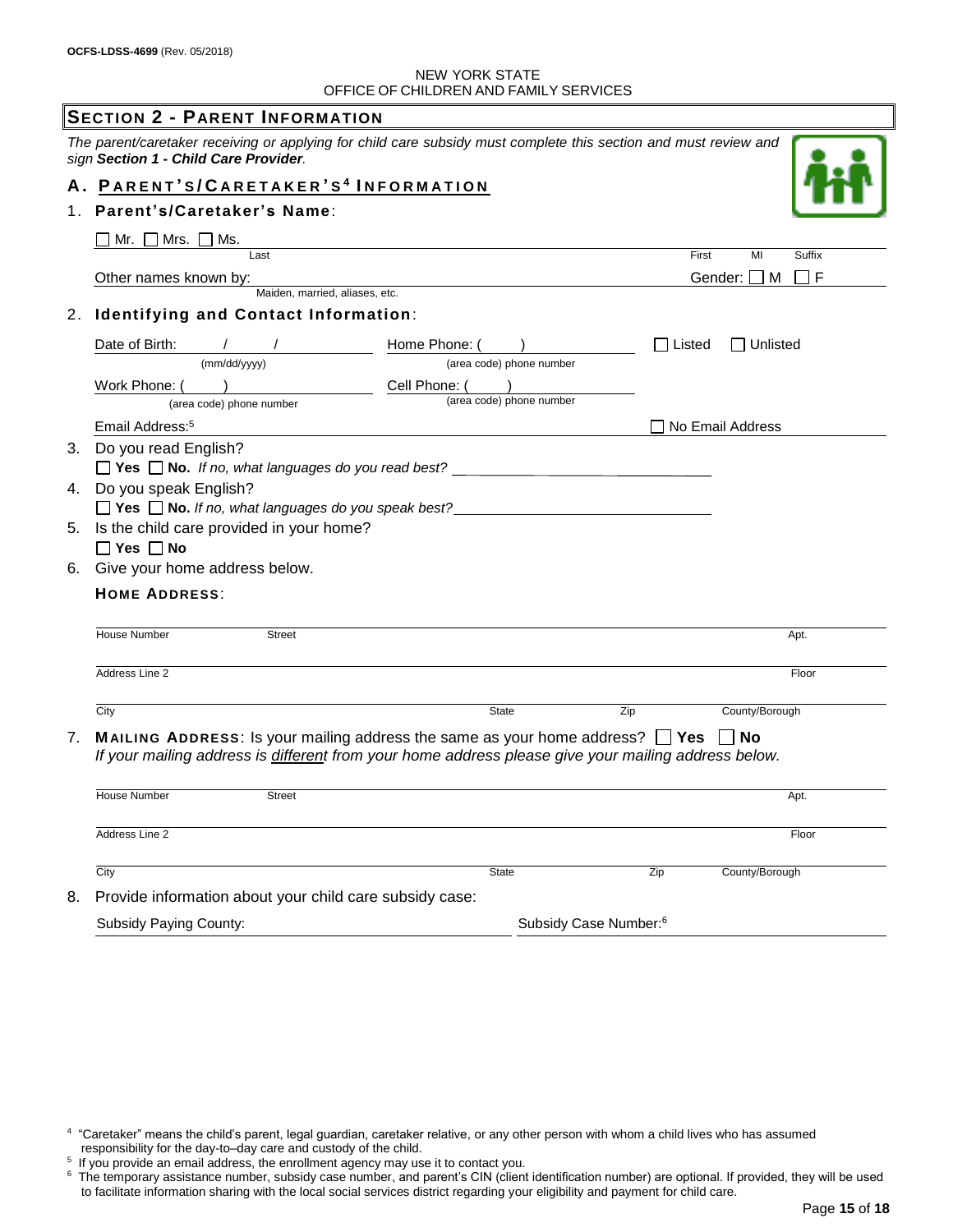# **B . Y O U R C H I L D ( R E N ) I N T H E P R O V I D E R ' S C A R E**

# **1. LIST YOUR CHILD(REN) THAT THE PROVIDER CARES FOR**

*Attach additional sheets if necessary.*

| $\mathsf{A}$ | Child's Name:                     |      |       | Date of Birth:                       |
|--------------|-----------------------------------|------|-------|--------------------------------------|
|              |                                   | Last | First | (mm/dd/yyyy)                         |
|              | Provider's Relationship to Child: |      |       | Gender (M or F): $\Box$ M<br>F       |
| B)           | Child's Name:                     |      |       | Date of Birth:                       |
|              |                                   | Last | First | (mm/dd/yyyy)                         |
|              | Provider's Relationship to Child: |      |       | Gender (M or F): $\Box$ M<br>I IF    |
| C)           | Child's Name:                     |      |       | Date of Birth:                       |
|              |                                   | Last | First | (mm/dd/yyyy)                         |
|              | Provider's Relationship to Child: |      |       | Gender (M or F): $\Box$ M<br>I IF    |
| D)           | Child's Name:                     |      |       | Date of Birth:                       |
|              |                                   | Last | First | (mm/dd/yyyy)                         |
|              | Provider's Relationship to Child: |      |       | Gender (M or F): $\Box$<br>l IF<br>M |
|              |                                   |      |       |                                      |

# **2. MY CHILD(REN)'S MEDIC ATION NEEDS**

I understand that child care providers **cannot** administer medication to the child(ren) except as follows:

- o Any child care provider may administer only over-the-counter topical ointments, insect repellent, and sunscreen with the parent's permission.
- o When the child care provider provides care in the child(ren)'s home, the provider may administer over-the-counter medicine and prescription medication with the permission of the parent and following physician's instructions.
- $\circ$  When the child care provider is related to the child(ren)'s parent or stepparent within the third degree of consanguinity, the provider may administer over-the-counter medicine and prescription medication with the permission of the parent and following physician's instructions. The child care provider must have one of the following relationships to be considered a relative within the third degree of consanguinity.
	-
	-
	- o The child's grandparent o The child's great-grandparent
	- o The child's great-great-grandparent on The child's aunt/uncle (and spouse)
	- $\circ$  The child's great aunt/great uncle (and spouse)  $\circ$  The child's brother/sister
	- o The child's first cousin (and spouse)
- 
- -
- o When the child care provider is a licensed physician, physician's assistant, registered nurse, or nurse practitioner, the provider can administer prescription and over-the-counter medication to subsidized child(ren) with the parent's permission and following physician's instructions.
- o When the child care program is authorized by OCFS and following a Health Care Plan for the Administration of Medication, the medications administrant designated in the Health Care Plan for the Administration of Medication may administer over-thecounter medication and some prescription medication to subsidized child(ren) with the permission of the parent and following physician's instructions.

I have read the "Administration of Medication" in *Section 1 - Child Care Provider* of this form, and this form's part B. 2., *My Child(ren)'s Medication Needs*, above, and I understand the extent to which my child care provider is legally permitted to administer medication to my child(ren). My child care provider and I have agreed that

 $\Box$  The parent will be responsible for the medication needs of the following child(ren):

 $\Box$  The provider will be responsible for the medication needs of the following child(ren):

# **3. My Child(ren)'s Meals and Snacks**

For each child(ren) listed on the preceding page, either the parent or the provider must provide meals and snacks. Who will provide meals and snacks for your child(ren) while in care?

 $\Box$  The parent will be responsible for the meals and snacks for the following child(ren):

 $\Box$  The provider will be responsible for the meals and snacks for the following child(ren):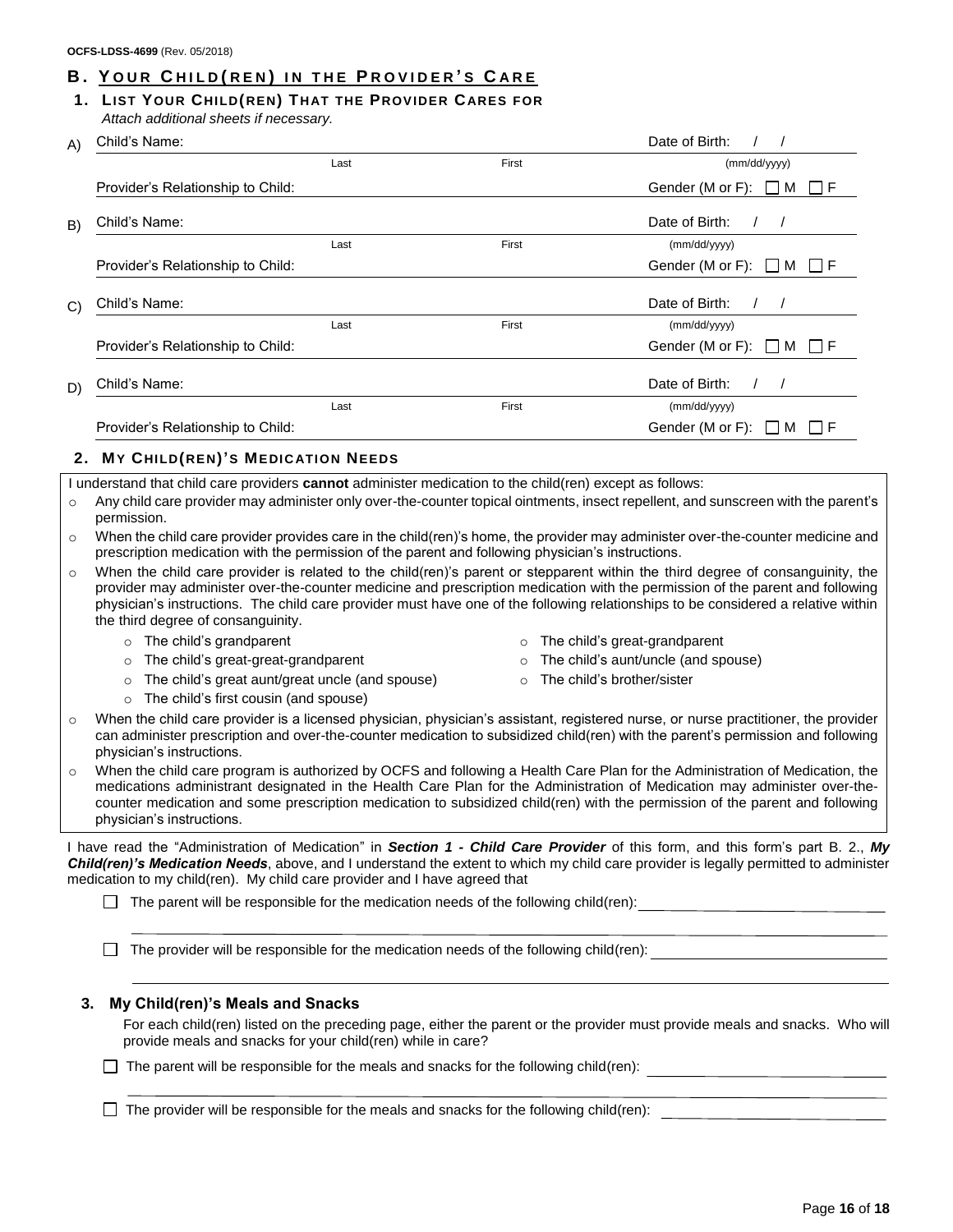# C. RELEVANT HISTORY OF PROVIDER AND PEOPLE AT THE CHILD CARE LOCATION

- 1. I understand the child care provider must ask and is required to inform me whether the following people, who may be in contact with my child(ren), have been the subject of an indicated report of child abuse or maltreatment
	- the provider,
	- volunteers who are likely to have regular contact with child(ren) in care,
	- employees, and
	- if care is not provided in my home, persons living in the home age 18 years or older.
- 2. I have specifically asked the provider if the provider, volunteers who are likely to have regular contact with child(ren) in care, employees, and if care is provided in the provider's home, persons living in the home age 18 years or over, have been the subject of an indicated report of child abuse or maltreatment.
- 3. The provider has informed me whether any indicated reports of child abuse or maltreatment exist, who was the subject of the report: the provider, employees, volunteers, who are likely to have regular contact with child(ren) in care, and if care is provided in the provider's home, persons living in the home age 18 years or over.
- 4. When an indication of child abuse or maltreatment exists, the provider has given me written information regarding such indication of child abuse or maltreatment. I understand I have the right to select another provider. I agree that I have carefully considered the information on child abuse and maltreatment indications that I have been given and I am selecting this provider.
	- **Yes**
	- **No**

# **D.** PARENTAL ACKNOWLEDGEMENTS AND AGREEMENTS

## **1. PARENT'S RESPONSIBILITIES TO MONI TOR QU ALITY OF CARE**

- I certify that I have selected this provider to care for my child(ren).
- I have reviewed, with the provider, each item on the "Health and Safety Checklist Attestation" and the "Provider's Behavioral Conditions" that are in *Section 1 - Child Care Provider* of this form, and all information on the checklist is true and accurate.
- I understand it is my responsibility to monitor the quality of care my child(ren) receives from the child care provider.
- I understand that these agreements apply for as long as this provider is caring for my child(ren).

# **2. CH ANGES TO ENROLLMENT INFORM ATI ON**

- I will notify the enrollment agency immediately if
	- my address or phone number changes.
		- I have any concerns about the health and safety of my child(ren) in the provider's care.

# **3. ELIGIBILI TY AND PAYMENT ISSUES**

- **If will immediately notify the local social services district and my provider if the hours that I need child care or other** circumstances related to my need or eligibility for child care change.
- I agree to pay my family share (fee), if any, as directed by the local social services district.
- I understand a child care provider who is the child(ren)'s parent, stepparent, adoptive parent, legal guardian or other person legally responsible for that child(ren) or who lives in my same household and has a child(ren) in common with me cannot receive subsidy payments.
- I understand that the provider must be accepted for enrollment with the enrollment agency before any payment can be made.
- I understand a provider is not eligible to provide child care if the provider, any volunteer who is likely to have regular contact with my child(ren), any employee, or for family child care, any person 18 years or older who is living in the home where child care is provided
	- has been convicted of a crime against a child(ren) or
	- is listed on the Sex Offender Registry.
- I understand that my provider may not be eligible to provide child care and that the local social services district may not be able to pay the provider when
	- the provider has a history of termination of parental rights, or
	- the provider has a history of Article 10 (child protective) removal of a child(ren) by family court order, or
	- the provider had a license or registration to operate a child day care program denied, revoked, and/or suspended, or
	- the provider, any volunteer who is likely to have regular contact with my child(ren), any employee, or for family child care, any person 18 years or older who is living in the home where child care is provided, has been convicted of a crime.
- I understand that if the provider is denied enrollment or has his or her enrollment terminated, the provider will be considered ineligible to provide child care.
- **X** The local social services district cannot pay the provider or issue payment for care given by a provider who cannot be enrolled or who is ineligible. If I choose to use an ineligible provider, I am responsible to pay for the child care myself. I understand I have the right to select another provider.